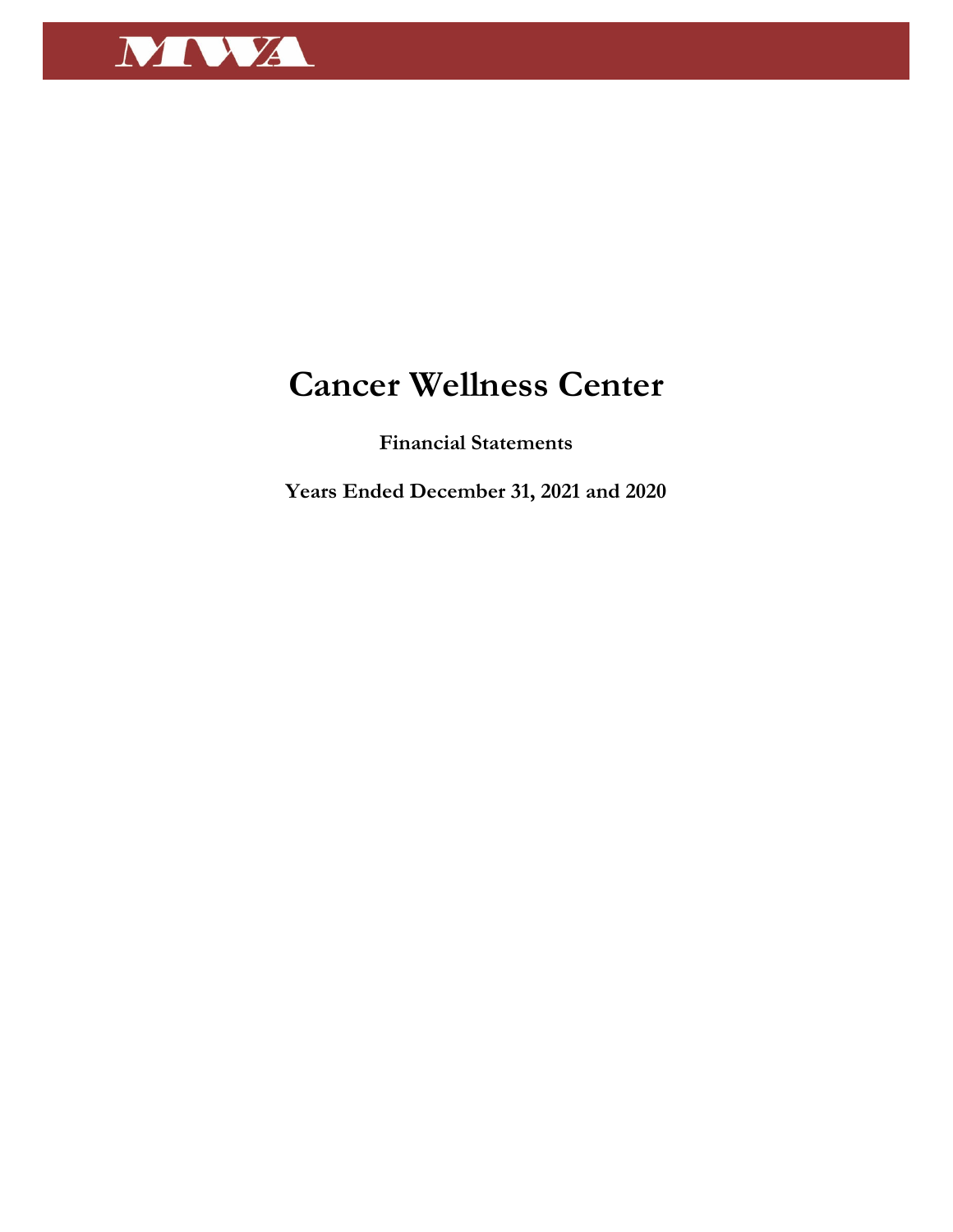# **TABLE OF CONTENTS**

|                                          | Page     |
|------------------------------------------|----------|
| <b>Independent Auditor's Report</b>      | $2 - 3$  |
| <b>Statement of Financial Position</b>   | 4        |
| <b>Statement of Activities</b>           | 5        |
| <b>Statements of Functional Expenses</b> | $6 - 7$  |
| <b>Statement of Cash Flows</b>           | 8        |
| <b>Notes to Financial Statements</b>     | $9 - 25$ |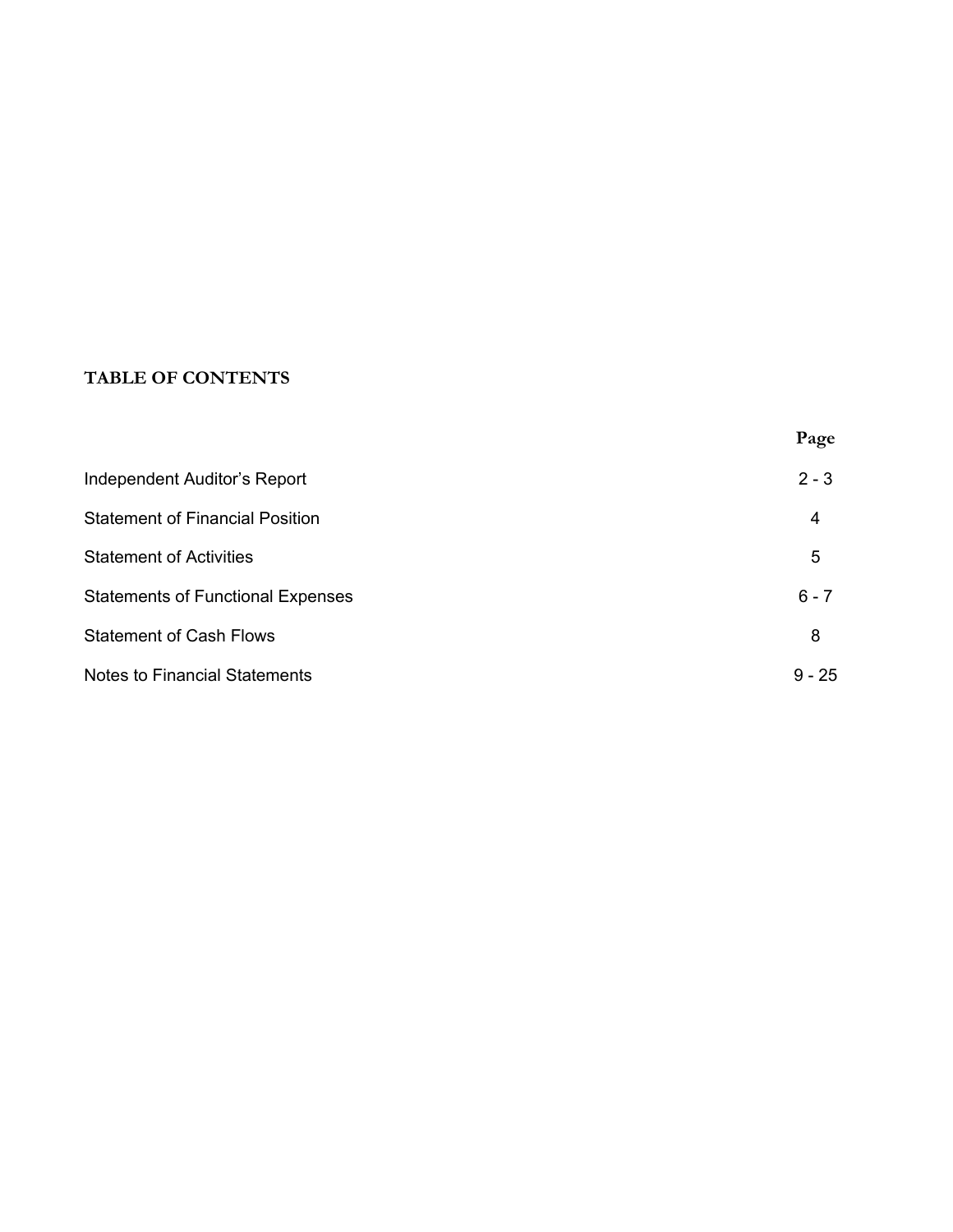

## **INDEPENDENT AUDITOR'S REPORT**

Board of Directors Cancer Wellness Center Northbrook, Illinois

#### **Opinion**

We have audited the financial statements of Cancer Wellness Center (a nonprofit organization), which comprise the statement of financial position as of December 31, 2021 and 2020, and the related statements of activities, functional expenses, and cash flows for the years then ended, and the related notes to the financial statements.

In our opinion, the accompanying financial statements present fairly, in all material respects, the financial position of Cancer Wellness Center as of December 31, 2021 and 2020, and the changes in its net assets and its cash flows for the years then ended in accordance with accounting principles generally accepted in the United States of America.

#### **Basis for Opinion**

We conducted our audits in accordance with auditing standards generally accepted in the United States of America (GAAS). Our responsibilities under those standards are further described in the Auditor's Responsibilities for the Audit of the Financial Statements section of our report. We are required to be independent of Cancer Wellness Center and to meet our other ethical responsibilities, in accordance with the relevant ethical requirements relating to our audit. We believe that the audit evidence we have obtained is sufficient and appropriate to provide a basis for our audit opinion.

#### **Responsibilities of Management for the Financial Statements**

Management is responsible for the preparation and fair presentation of the financial statements in accordance with accounting principles generally accepted in the United States of America, and for the design, implementation, and maintenance of internal control relevant to the preparation and fair presentation of financial statements that are free from material misstatement, whether due to fraud or error.

In preparing the financial statements, management is required to evaluate whether there are conditions or events, considered in the aggregate, that raise substantial doubt about Cancer Wellness Center's ability to continue as a going concern for one year after the date that the financial statements are available to be issued.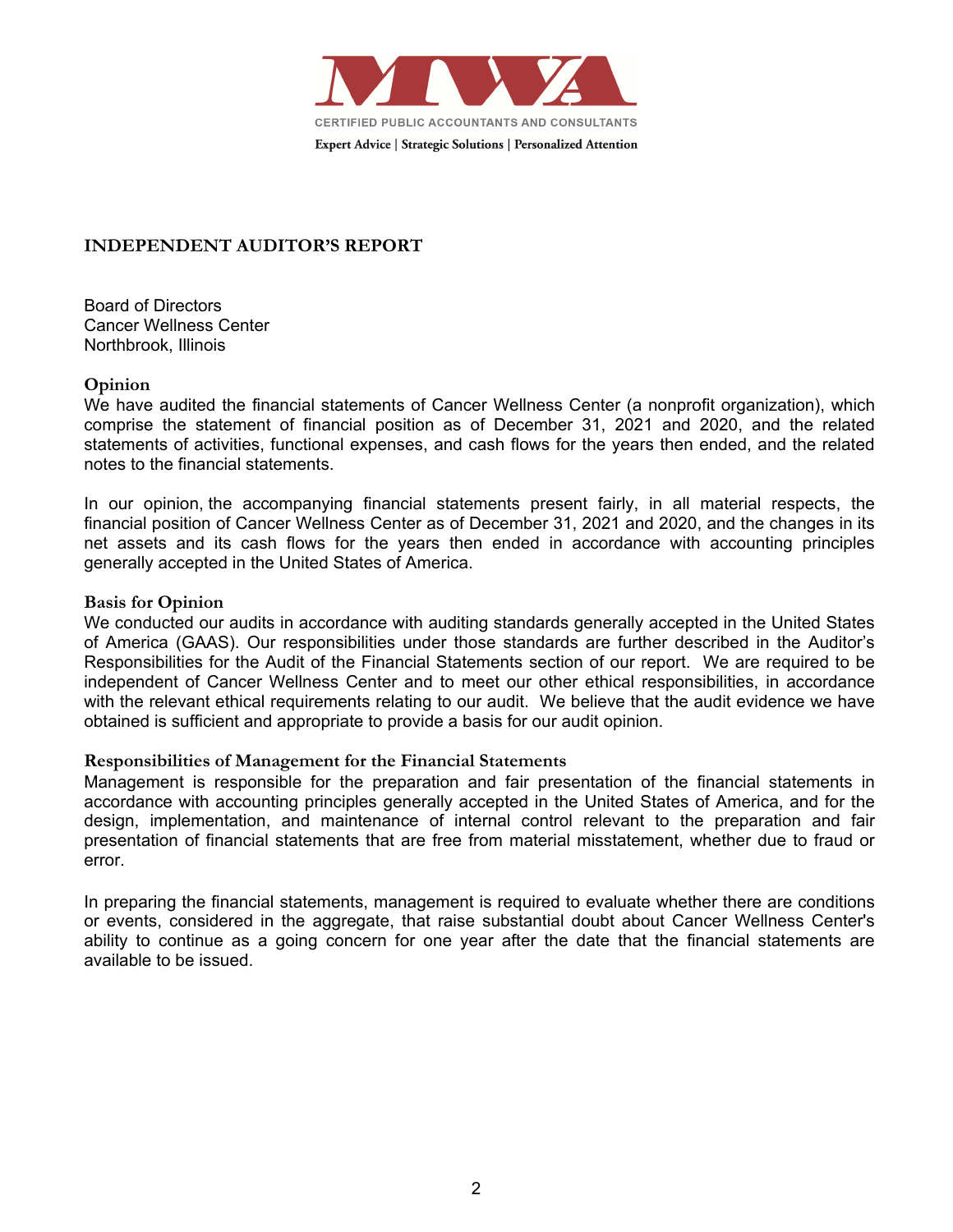## **INDEPENDENT AUDITOR'S REPORT - Continued**

#### **Auditor's Responsibilities for the Audit of the Financial Statements**

Our objectives are to obtain reasonable assurance about whether the financial statements as a whole are free from material misstatement, whether due to fraud or error, and to issue an auditor's report that includes our opinion. Reasonable assurance is a high level of assurance but is not absolute assurance and therefore is not a guarantee that an audit conducted in accordance with GAAS will always detect a material misstatement when it exists. The risk of not detecting a material misstatement resulting from fraud is higher than for one resulting from error, as fraud may involve collusion, forgery, intentional omissions, misrepresentations, or the override of internal control. Misstatements are considered material if there is a substantial likelihood that, individually or in the aggregate, they would influence the judgment made by a reasonable user based on the financial statements.

In performing an audit in accordance with GAAS, we:

- Exercise professional judgment and maintain professional skepticism throughout the audit.
- Identify and assess the risks of material misstatement of the financial statements, whether due to fraud or error, and design and perform audit procedures responsive to those risks. Such procedures include examining, on a test basis, evidence regarding the amounts and disclosures in the financial statements.
- Obtain an understanding of internal control relevant to the audit in order to design audit procedures that are appropriate in the circumstances, but not for the purpose of expressing an opinion on the effectiveness of Cancer Wellness Center's internal control. Accordingly, no such opinion is expressed.
- Evaluate the appropriateness of accounting policies used and the reasonableness of significant accounting estimates made by management, as well as evaluate the overall presentation of the financial statements.
- Conclude whether, in our judgment, there are conditions or events, considered in the aggregate, that raise substantial doubt about Cancer Wellness Center's ability to continue as a going concern for a reasonable period of time.

We are required to communicate with those charged with governance regarding, among other matters, the planned scope and timing of the audit, significant audit findings, and certain internal control-related matters that we identified during the audit.

Mann Weitz & Associates LLC

MANN. WEITZ & ASSOCIATES L.L.C.

Deerfield, Illinois May 4, 2022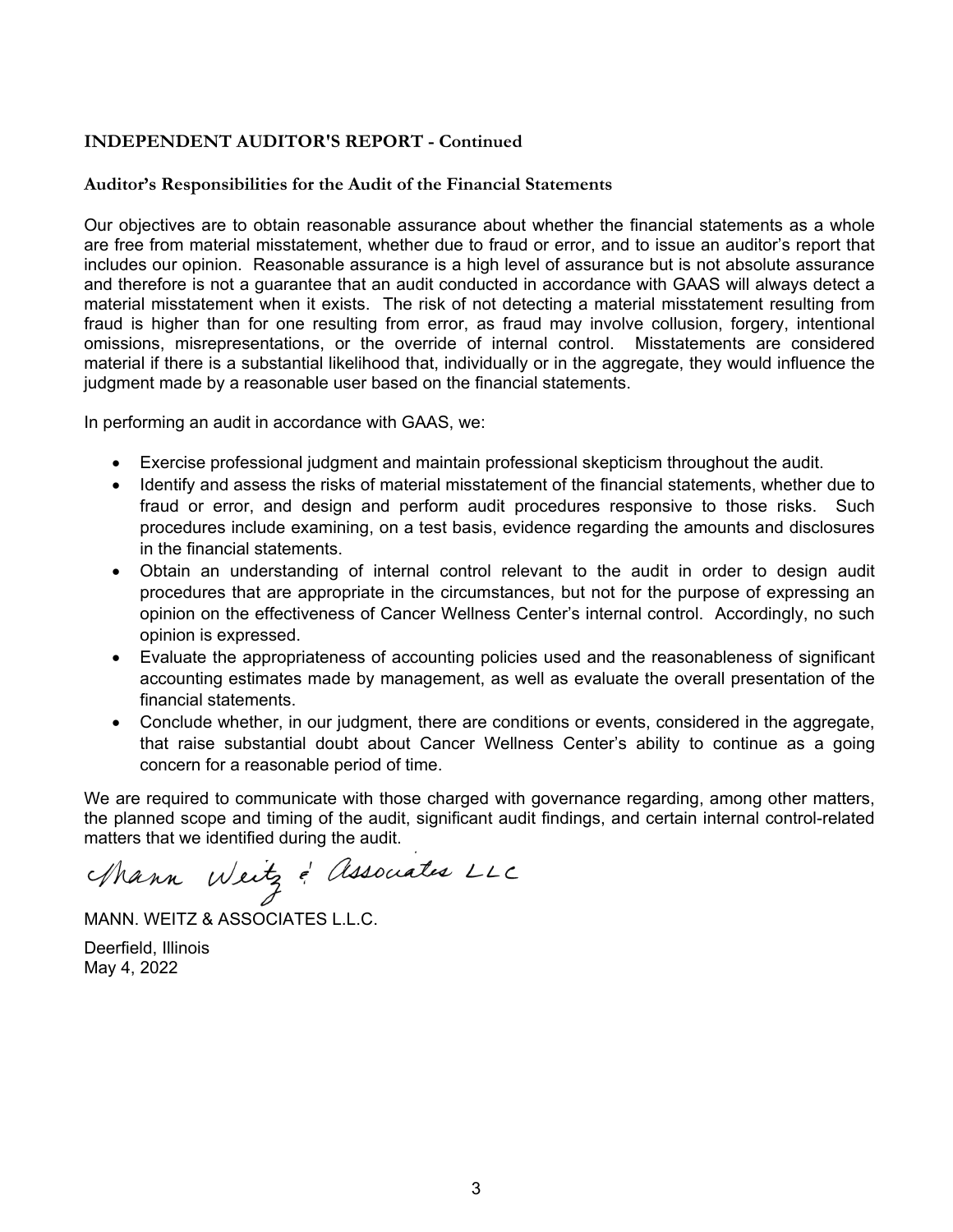## **CANCER WELLNESS CENTER STATEMENT OF FINANCIAL POSITION DECEMBER 31, 2021 AND 2020**

|                                                                                                                                           | 2021                                      | 2020                                      |
|-------------------------------------------------------------------------------------------------------------------------------------------|-------------------------------------------|-------------------------------------------|
| <b>ASSETS</b>                                                                                                                             |                                           |                                           |
| Cash<br>Pledges and contributions receivable - Notes 3 and 17<br>Accounts receivable<br>Beneficial interest in charitable remainder trust | \$<br>686,873<br>194,175<br>2,650         | $\$\$<br>343,138<br>74,782                |
| - Notes 4, 9 and 12<br>Prepaid expenses<br>Investments - Notes 4 and 5<br>Property and equipment, net - Note 6                            | 631,345<br>36,449<br>2,092,487<br>655,435 | 538,552<br>38,834<br>1,785,333<br>703,141 |
| <b>Total Assets</b>                                                                                                                       | 4,299,414<br>\$                           | 3,483,780<br>\$                           |
| <b>LIABILITIES AND NET ASSETS</b>                                                                                                         |                                           |                                           |
| Liabilities<br>Accounts payable and accrued liabilities<br>Deferred revenue                                                               | 78,023<br>\$<br>10,500                    | \$<br>66,124<br>7,500                     |
| <b>Total Liabilities</b>                                                                                                                  | 88,523                                    | 73,624                                    |
| <b>Net Assets</b><br>Without donor restrictions<br>General operating<br>Board designated endowment - Note 11                              | 1,818,856<br>1,162,194                    | 1,257,708<br>1,068,062                    |
| <b>Total Net Assets Without Donor Restrictions</b>                                                                                        | 2,981,050                                 | 2,325,770                                 |
| With donor restrictions - Note 9<br>Time restricted for future periods<br>Purpose restricted                                              | 631,345<br>98,496                         | 563,552<br>20,834                         |
| Endowment fund - Note 11                                                                                                                  | 500,000                                   | 500,000                                   |
| <b>Total Net Assets With Donor Restrictions</b>                                                                                           | 1,229,841                                 | 1,084,386                                 |
| <b>Total Net Assets</b>                                                                                                                   | 4,210,891                                 | 3,410,156                                 |
| <b>Total Liabilities and Net Assets</b>                                                                                                   | 4,299,414<br>\$                           | 3,483,780<br>\$                           |

The accompanying notes are an integral part of this statement.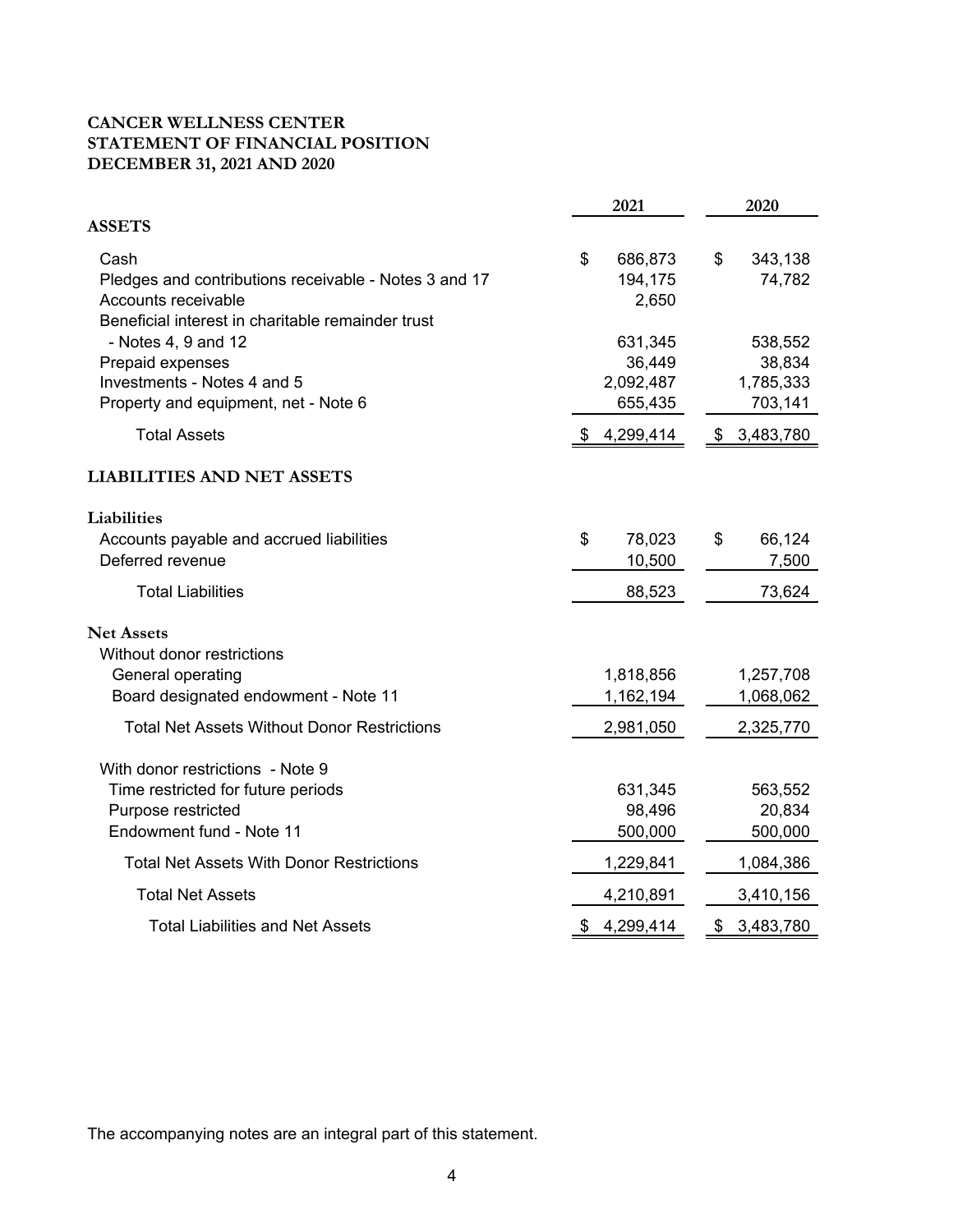# **CANCER WELLNESS CENTER STATEMENT OF ACTIVITIES YEARS ENDED DECEMBER 31, 2021 AND 2020**

|                                                       | 2021                 |                   |                 |                 | 2020              |                 |  |  |
|-------------------------------------------------------|----------------------|-------------------|-----------------|-----------------|-------------------|-----------------|--|--|
|                                                       | <b>Without Donor</b> | <b>With Donor</b> |                 | Without Donor   | <b>With Donor</b> |                 |  |  |
|                                                       | Restriction          | Restriction       | Total           | Restriction     | Restriction       | Total           |  |  |
| <b>Revenues and Other Support</b>                     |                      |                   |                 |                 |                   |                 |  |  |
| Contributions - Notes 13, 15, 16, and 17              | 1,047,026<br>\$      | $\$\$<br>198,000  | 1,245,026<br>£. | 597,950<br>\$   | 126,180<br>\$     | 724,130<br>\$   |  |  |
| Special events revenue                                | 661,156              |                   | 661,156         | 571,628         |                   | 571,628         |  |  |
| Less: Cost of direct benefit to donors                | (97,006)             |                   | (97,006)        | (61, 619)       |                   | (61, 619)       |  |  |
| Paycheck Protection Program and EIDL Advance - Note 8 | 196,326              |                   | 196,326         | 207,447         |                   | 207,447         |  |  |
| Offsite services                                      | 14,616               |                   | 14,616          | 13,260          |                   | 13,260          |  |  |
| Other                                                 | 501                  |                   | 501             | 1,897           |                   | 1,897           |  |  |
| <b>Total Revenues</b>                                 | 1,822,619            | 198,000           | 2,020,619       | 1,330,563       | 126,180           | 1,456,743       |  |  |
| Net assets redesignated by donor - Note 10            |                      |                   |                 | 304,024         | (304, 024)        |                 |  |  |
| Net assets released from restrictions - Note 10       | 145,338              | (145, 338)        |                 | 129,788         | (129, 788)        |                 |  |  |
| <b>Total Revenues and Other Support</b>               | 1,967,957            | 52,662            | 2,020,619       | 1,764,375       | (307, 632)        | 1,456,743       |  |  |
| <b>Expenses</b>                                       |                      |                   |                 |                 |                   |                 |  |  |
| Program services                                      | 950,668              |                   | 950,668         | 962,328         |                   | 962,328         |  |  |
| Management and general                                | 179,632              |                   | 179,632         | 152,209         |                   | 152,209         |  |  |
| Fundraising                                           | 339,772              |                   | 339,772         | 348,177         |                   | 348,177         |  |  |
| <b>Total Expenses</b>                                 | 1,470,072            |                   | 1,470,072       | 1,462,714       |                   | 1,462,714       |  |  |
| <b>Change in Net Assets from Operations</b>           | 497,885              | 52,662            | 550,547         | 301,661         | (307, 632)        | (5,971)         |  |  |
| <b>Other Changes</b>                                  |                      |                   |                 |                 |                   |                 |  |  |
| Increase in value of charitable remainder trust       |                      |                   |                 |                 |                   |                 |  |  |
| - Notes 4 and 12                                      |                      | 92,793            | 92,793          |                 | 65,297            | 65,297          |  |  |
| Investment income - Note 5                            | 157,395              |                   | 157,395         | 144,432         |                   | 144,432         |  |  |
| <b>Total Other Changes</b>                            | 157,395              | 92,793            | 250,188         | 144,432         | 65,297            | 209,729         |  |  |
| <b>Change in Net Assets</b>                           | 655,280              | 145,455           | 800,735         | 446,093         | (242, 335)        | 203,758         |  |  |
| <b>Net Assets</b>                                     |                      |                   |                 |                 |                   |                 |  |  |
| Beginning of year                                     | 2,325,770            | 1,084,386         | 3,410,156       | 1,879,677       | 1,326,721         | 3,206,398       |  |  |
| End of year                                           | 2,981,050<br>\$      | 1,229,841<br>\$   | 4,210,891<br>\$ | 2,325,770<br>\$ | 1,084,386<br>\$   | 3,410,156<br>\$ |  |  |

The accompanying notes are an integral part of this statement.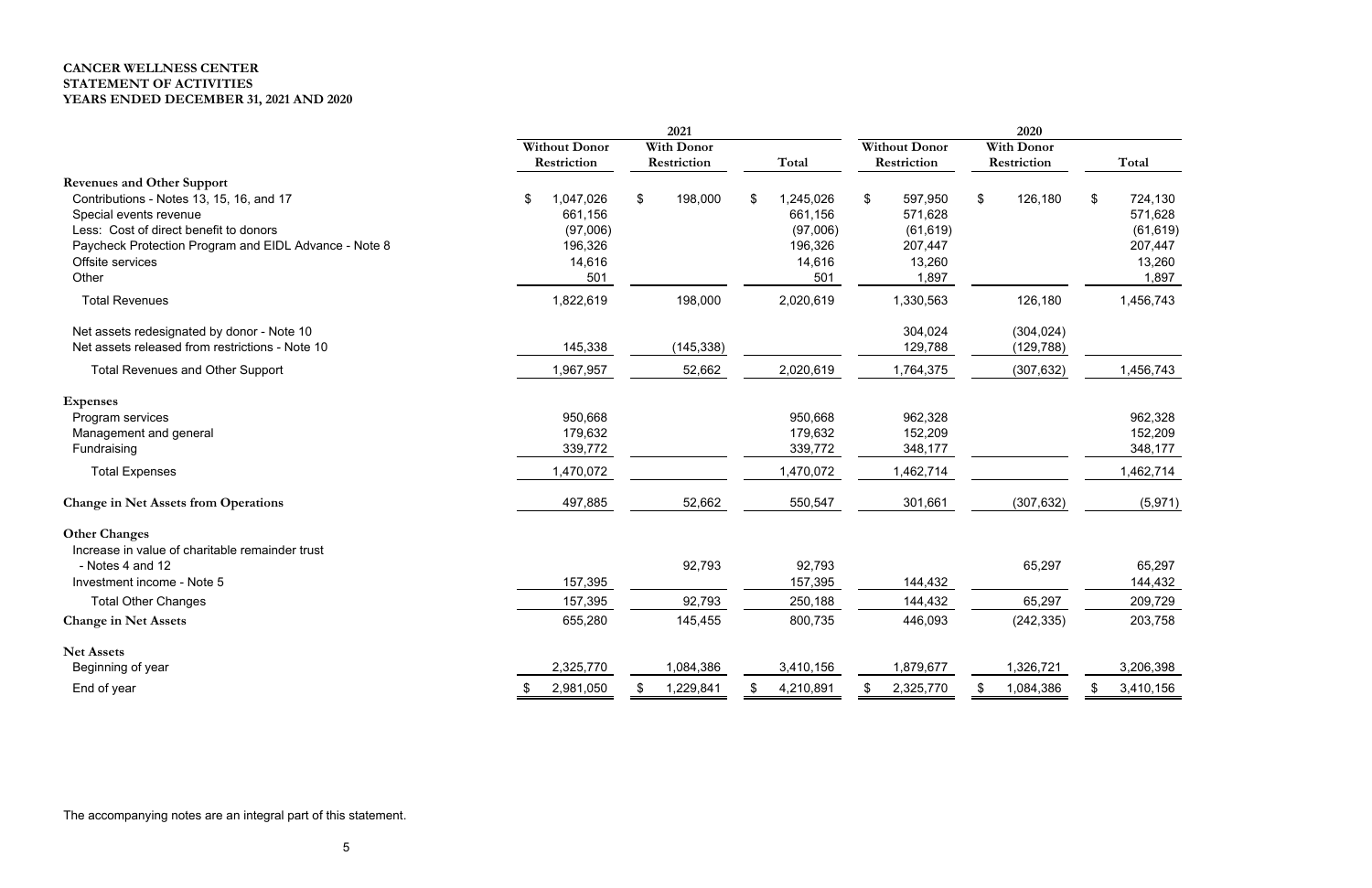# **CANCER WELLNESS CENTER STATEMENT OF FUNCTIONAL EXPENSES YEAR ENDED DECEMBER 31, 2021**

|                                        | Program<br><b>Services</b> |               | Management<br>and General |                | Fundraising | <b>Special Event</b><br>(Direct<br><b>Benefit</b><br>to Donors) |                           | Total     |
|----------------------------------------|----------------------------|---------------|---------------------------|----------------|-------------|-----------------------------------------------------------------|---------------------------|-----------|
| <b>Salaries</b>                        | \$<br>665,090              | $\frac{1}{2}$ | 67,392                    | $\mathfrak{L}$ | 225,735     | \$                                                              | $\boldsymbol{\mathsf{S}}$ | 958,217   |
| Payroll taxes and benefits             | 79,077                     |               | 6,677                     |                | 25,259      |                                                                 |                           | 111,013   |
| <b>Bad debt</b>                        |                            |               | 2,000                     |                |             |                                                                 |                           | 2,000     |
| Computer software and maintenance      | 35,928                     |               | 2,756                     |                | 27,033      |                                                                 |                           | 65,717    |
| Credit card expense                    |                            |               | 7,685                     |                |             |                                                                 |                           | 7,685     |
| Depreciation - Note 6                  | 50,700                     |               | 3,137                     |                | 3,055       |                                                                 |                           | 56,892    |
| Entertainment                          |                            |               |                           |                |             | 165                                                             |                           | 165       |
| Insurance                              | 12,811                     |               | 4,266                     |                | 1,756       |                                                                 |                           | 18,833    |
| Miscellaneous                          |                            |               |                           |                | 16,706      | 24,747                                                          |                           | 41,453    |
| Occupancy expense                      | 60,454                     |               | 3,263                     |                | 4,150       |                                                                 |                           | 67,867    |
| Office supplies and expense            | 3,930                      |               | 16,192                    |                | 1,121       |                                                                 |                           | 21,243    |
| Printing and postage                   |                            |               |                           |                | 14,593      |                                                                 |                           | 14,593    |
| <b>Professional fees</b>               |                            |               | 65,692                    |                | 19,220      | 6,605                                                           |                           | 91,517    |
| Program supplies and meeting expense   | 3,550                      |               |                           |                |             |                                                                 |                           | 3,550     |
| Telephone                              | 9,723                      |               | 572                       |                | 1,144       |                                                                 |                           | 11,439    |
| Vendor consignments                    |                            |               |                           |                |             | 2,120                                                           |                           | 2,120     |
| Venue, food and beverage               |                            |               |                           |                |             | 63,369                                                          |                           | 63,369    |
| Wellness program                       | 29,405                     |               |                           |                |             |                                                                 |                           | 29,405    |
| Total                                  | 950,668                    |               | 179,632                   |                | 339,772     | 97,006                                                          |                           | 1,567,078 |
| Less: Expenses included in revenues on |                            |               |                           |                |             |                                                                 |                           |           |
| statement of activities                |                            |               |                           |                |             |                                                                 |                           |           |
| Costs of direct benefit to donors      |                            |               |                           |                |             | (97,006)                                                        |                           | (97,006)  |
| <b>Total Expenses Included in</b>      |                            |               |                           |                |             |                                                                 |                           |           |
| <b>Statement of Activities</b>         | 950,668                    | \$            | 179,632                   | \$             | 339,772     | \$                                                              |                           | 1,470,072 |

The accompanying notes are an integral part of this statement.

| (97,006) |
|----------|
|          |
|          |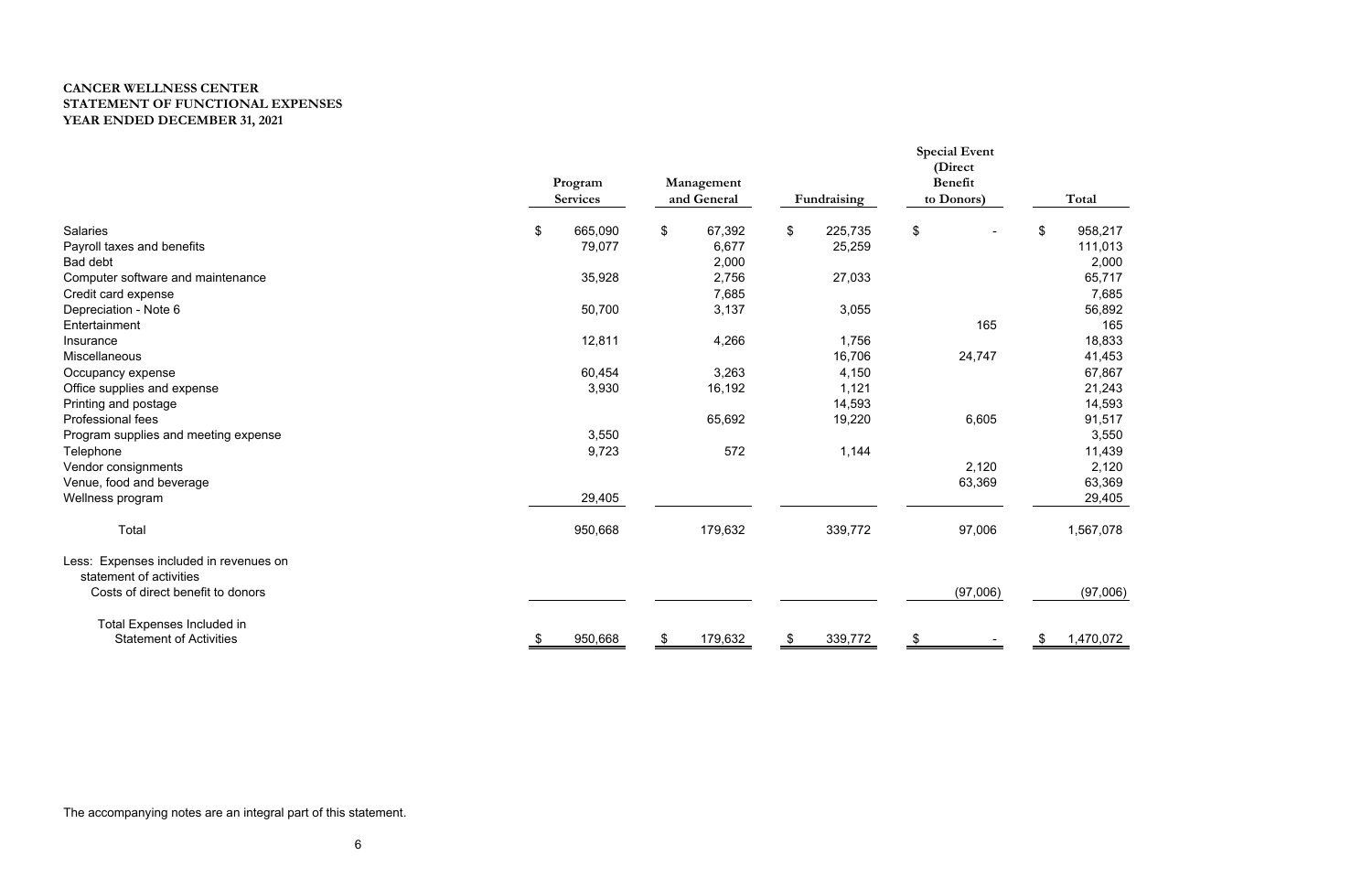# **CANCER WELLNESS CENTER STATEMENT OF FUNCTIONAL EXPENSES YEAR ENDED DECEMBER 31, 2020**

|                                        | Program<br><b>Services</b> | Management<br>and General | Fundraising   | <b>Special Event</b><br>(Direct<br><b>Benefit</b><br>to Donors) | Total           |
|----------------------------------------|----------------------------|---------------------------|---------------|-----------------------------------------------------------------|-----------------|
| <b>Salaries</b>                        | \$<br>656,180              | \$<br>42,235              | \$<br>228,356 | \$                                                              | \$<br>926,771   |
| Payroll taxes and benefits             | 81,011                     | 4,199                     | 25,190        |                                                                 | 110,400         |
| <b>Bad debt</b>                        |                            | 3,577                     |               |                                                                 | 3,577           |
| Community and outreach programs        |                            |                           | 621           |                                                                 | 621             |
| Computer software and maintenance      | 35,870                     | 2,028                     | 22,070        |                                                                 | 59,968          |
| Credit card expense                    |                            | 8,308                     | 2,672         |                                                                 | 10,980          |
| Depreciation - Note 6                  | 63,810                     | 3,955                     | 4,953         |                                                                 | 72,718          |
| Entertainment                          |                            |                           |               | 5,363                                                           | 5,363           |
| Insurance                              | 11,530                     | 8,138                     | 792           |                                                                 | 20,460          |
| Interest                               |                            | 2,123                     |               |                                                                 | 2,123           |
| Miscellaneous                          |                            |                           | 1,748         | 18,354                                                          | 20,102          |
| Occupancy expense                      | 43,932                     | 3,016                     | 2,370         |                                                                 | 49,318          |
| Office supplies and expense            | 7,129                      | 5,238                     | 1,265         |                                                                 | 13,632          |
| Printing and postage                   | 6,672                      | 3,574                     | 24,306        |                                                                 | 34,552          |
| Professional fees                      |                            | 62,724                    | 32,538        |                                                                 | 95,262          |
| Program supplies and meeting expense   | 4,156                      | 2,446                     |               |                                                                 | 6,602           |
| Telephone                              | 11,013                     | 648                       | 1,296         |                                                                 | 12,957          |
| Vendor consignments                    |                            |                           |               | 1,000                                                           | 1,000           |
| Venue, food and beverage               |                            |                           |               | 36,902                                                          | 36,902          |
| Wellness program                       | 41,025                     |                           |               |                                                                 | 41,025          |
| Total                                  | 962,328                    | 152,209                   | 348,177       | 61,619                                                          | 1,524,333       |
| Less: Expenses included in revenues on |                            |                           |               |                                                                 |                 |
| statement of activities                |                            |                           |               |                                                                 |                 |
| Costs of direct benefit to donors      |                            |                           |               | (61, 619)                                                       | (61, 619)       |
| <b>Total Expenses Included in</b>      |                            |                           |               |                                                                 |                 |
| <b>Statement of Activities</b>         | \$<br>962,328              | \$<br>152,209             | \$<br>348,177 | \$                                                              | \$<br>1,462,714 |

The accompanying notes are an integral part of this statement.

| Total                                                                                                                                                                            |
|----------------------------------------------------------------------------------------------------------------------------------------------------------------------------------|
| \$<br>926,771<br>110,400<br>3,577<br>621<br>59,968<br>10,980<br>72,718<br>5,363<br>20,460<br>2,123<br>20,102<br>49,318<br>13,632<br>34,552<br>95,262<br>6,602<br>12,957<br>1,000 |
| 36,902<br>41,025                                                                                                                                                                 |
| 1,524,333                                                                                                                                                                        |
| (61,619)                                                                                                                                                                         |
| \$<br>1,462,714                                                                                                                                                                  |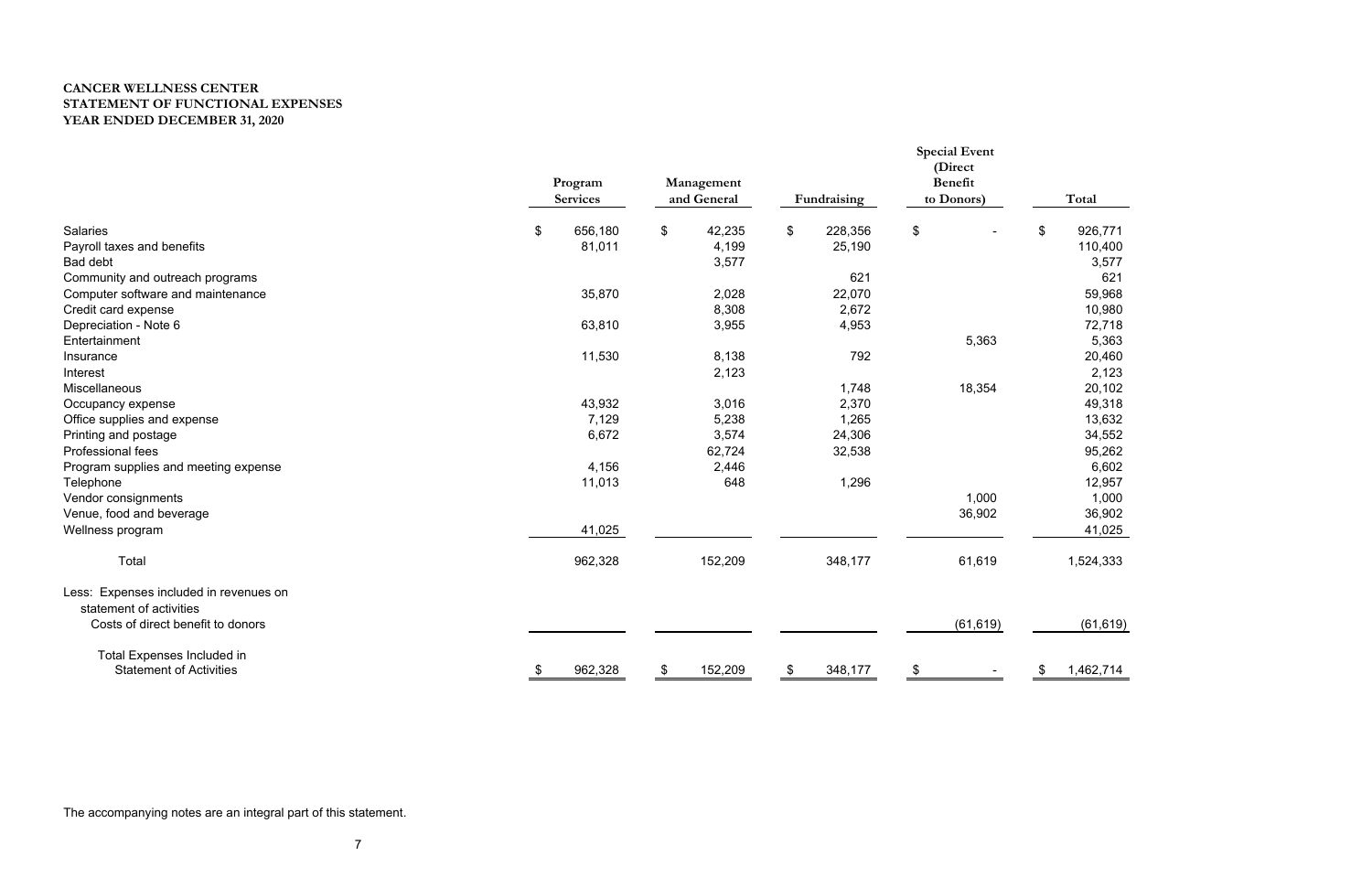## **CANCER WELLNESS CENTER STATEMENT OF CASH FLOWS YEARS ENDED DECEMBER 31, 2021 AND 2020**

|                                                         | 2021          |           | 2020       |
|---------------------------------------------------------|---------------|-----------|------------|
| <b>Cash Flows from Operating Activities</b>             |               |           |            |
| Change in net assets                                    | \$<br>800,735 | \$        | 203,758    |
| Adjustments to reconcile change in net assets           |               |           |            |
| to net cash provided by operating activities            |               |           |            |
| Depreciation                                            |               | 56,891    | 72,718     |
| Net gains on investments                                | (102, 626)    |           | (116, 920) |
| Net (increase) decrease in assets                       |               |           |            |
| Pledges and contributions receivable                    | (119, 393)    |           | 221,210    |
| Accounts receivable                                     |               | (2,650)   | 3,405      |
| Beneficial interest in charitable remainder trust       |               | (92, 793) | (65, 297)  |
| Prepaid expenses                                        |               | 2,385     | 2,033      |
| Net increase (decrease) in liabilities                  |               |           |            |
| Accounts payable and accrued liabilities                |               | 11,899    | (3,703)    |
| Deferred revenue                                        |               | 3,000     | 7,500      |
| Net Cash Provided by Operating Activities               | 557,448       |           | 324,704    |
| <b>Cash Flows from Investing Activities</b>             |               |           |            |
| Purchase of property and equipment                      |               | (9, 185)  | (20, 538)  |
| Proceeds from sale of investments                       | 1,291,527     |           | 347,469    |
| Purchase of investments                                 | (1,496,055)   |           | (375,029)  |
| Net Cash Used for Investing Activities                  | (213, 713)    |           | (48,098)   |
| <b>Cash Flows from Financing Activities</b>             |               |           |            |
| Proceeds from line of credit                            |               |           | 30,000     |
| Repayments of line of credit                            |               |           | (84, 320)  |
| Net Cash Used for Financing Activities                  |               |           | (54,320)   |
| Net Increase in Cash                                    | 343,735       |           | 222,286    |
| Cash                                                    |               |           |            |
| Beginning of year                                       | 343,138       |           | 120,852    |
| End of year                                             | 686,873<br>\$ | \$        | 343,138    |
| <b>Supplemental Disclosure of Cash Flow Information</b> |               |           |            |
| Cash paid during the year for interest                  | \$            | \$        | 2,123      |

The accompanying notes are an integral part of this statement.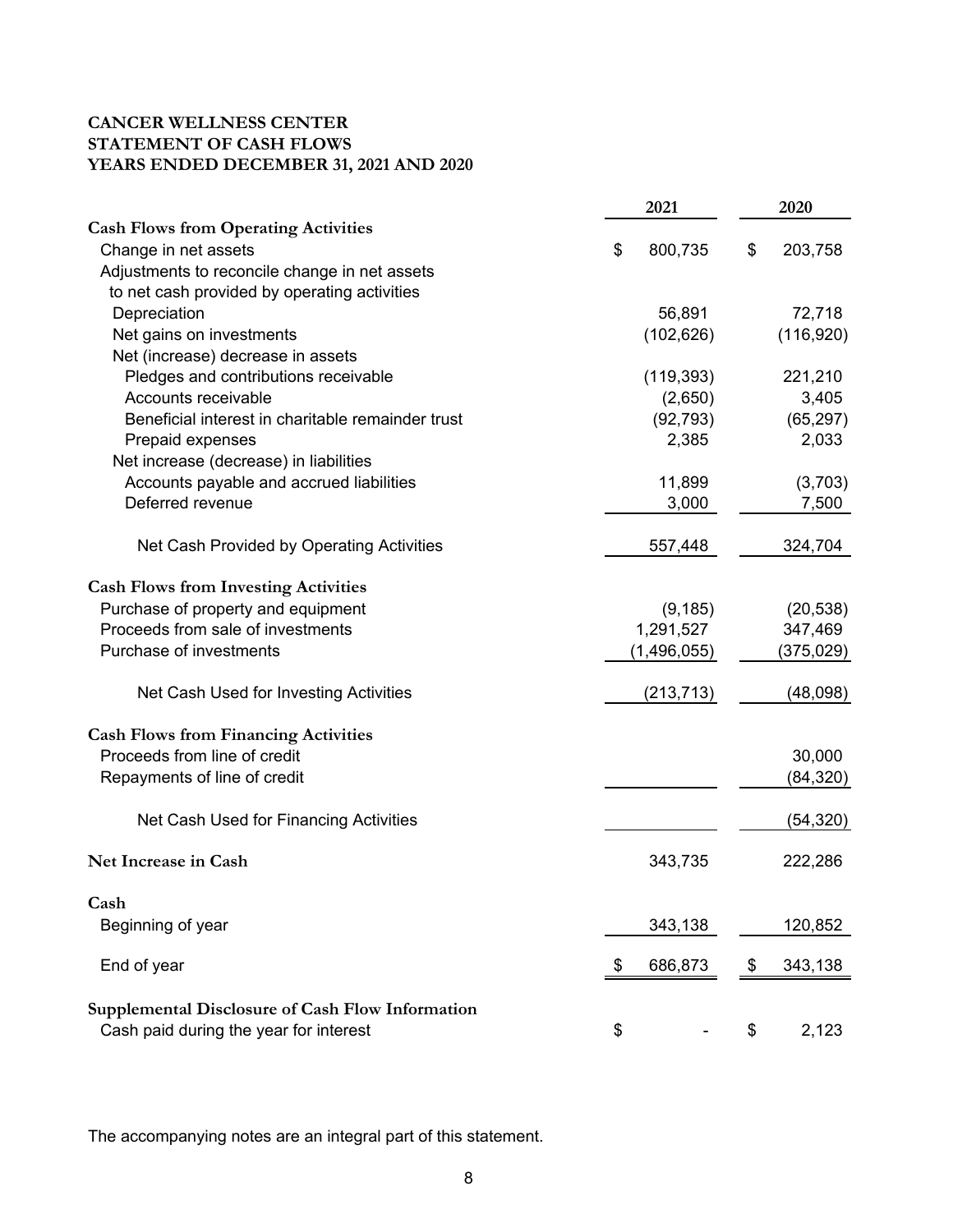#### **1. NATURE OF ACTIVITIES AND SUMMARY OF SIGNIFICANT ACCOUNTING POLICIES**

#### **Nature of Activities and Organization**

The Cancer Wellness Center (Center) was incorporated as an Illinois nonprofit organization on March 30, 1988, and commenced operations on June 1, 1988. The Center is headquartered in Northbrook, Illinois and provides services in-person at the Northbrook site as well as virtually through Zoom. The Center, through supportive care and education, seeks to empower those affected by cancer to enhance the quality of their lives. Funding is derived primarily from contributions and special events.

With over 30 years of experience, the Center has developed an expertise in meeting the needs of individuals impacted by cancer. Through a variety of programs encompassing support, education and wellness, cancer patients and survivors and their loved ones are able to access services free of charge. In person counseling and support groups primarily serve North and Northwest Cook and Lake Counties with virtual programming available to anyone residing in the states of Illinois and Wisconsin. Virtual education and wellness programming can be accessed by any cancer patient or caregiver nationwide. Support services are delivered by licensed clinical professionals, as well as professional volunteers who donate their time and expertise.

#### **Program and Services**

The Center currently provides programming in the three core service areas:

**Support Services** – The emotional adjustment to a cancer diagnosis is an important component to managing the stress related to the experience. Unaddressed emotional distress in cancer patients can negatively impact cancer recovery and has been correlated with lower quality of life. Through the Center's Support Services – which includes Counseling and Group Support – individuals receive professional support, helping them to develop and strengthen coping strategies which assist in the adjustment to a diagnosis.

**Educational Programming** – The Center regularly hosts presentations and classes on a variety of topics and for specific cancer populations. These *Lectures + Workshops* are presented by experts in their field who donate their time to the Center and by the Center's professional clinical staff. Research has found that information seeking increases an individual's sense of control and improves his/her ability to make decisions. It can also reduce anxiety and make communication with healthcare providers easier.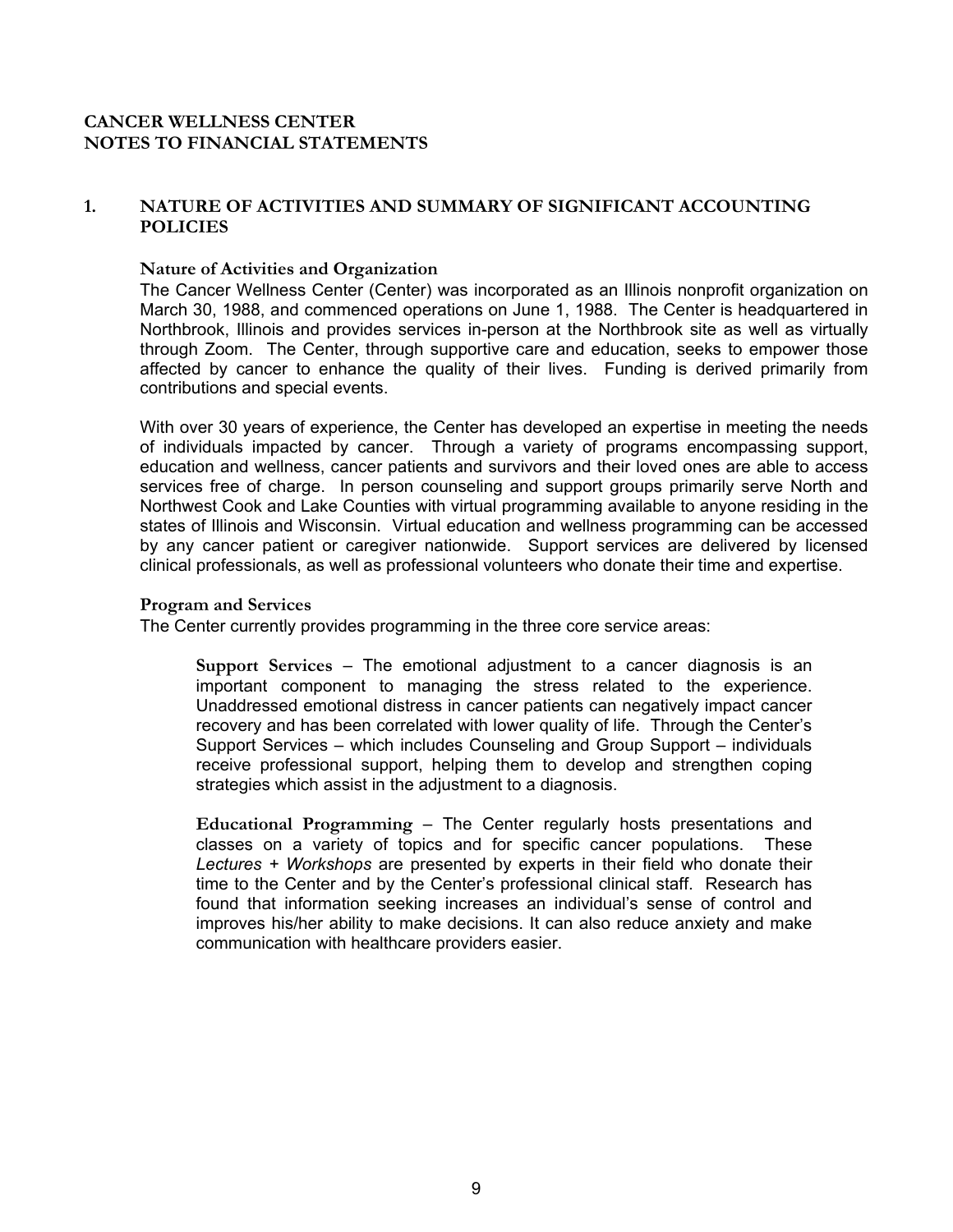## **1. NATURE OF ACTIVITIES AND SUMMARY OF SIGNIFICANT ACCOUNTING POLICIES - Continued**

#### **Program and Services - Continued**

**Wellness Programming** – The Center's Wellness and Education programs are designed to assist in the management of stress, and side effects from treatment and symptoms related to cancer. The modalities used in these classes and services have been found to produce a physiological relaxation response which has a counteracting effect on the physical impact of stress. In addition, the Center offers classes and programs aimed at helping people adopt positive health behaviors, such as increased physical activity and nutritious eating habits, which have been linked to positive health outcomes and improved quality of life. These classes, services, and programs are taught or provided by professionals with experience working with the cancer community and have been specifically adapted for cancer patients and survivors.

#### **Basis of Accounting**

The accompanying financial statements have been prepared using the accrual basis of accounting. Using this method, revenues and expenses are recognized in accordance with accounting principles generally accepted in the United States of America.

#### **Basis of Presentation**

Information regarding the financial position and activities of the Center are reported in two classes of net assets: net assets without donor restrictions and net assets with donor restrictions, based on the existence or absence of donor imposed restrictions. Accordingly, net assets of the Center and changes therein are classified and reported as follows:

- Without donor restrictions Net assets without donor restrictions are not subject to donorimposed stipulations, but may be subject to board designations. They include all activities of the Center, except for those amounts that are restricted by external donors.
- With donor restrictions Net assets with donor restrictions are subject to donor-imposed stipulations that can be removed through the passage of time (time restrictions) or actions of the Center (purpose restrictions). Net assets with donor restrictions may also be imposed by donors who require that the principal of these classes of net assets be invested in perpetuity and only the investment income be expended.

#### **Operations**

Operating results in the statement of activities reflect all transactions increasing or decreasing net assets except those items associated with investment activities.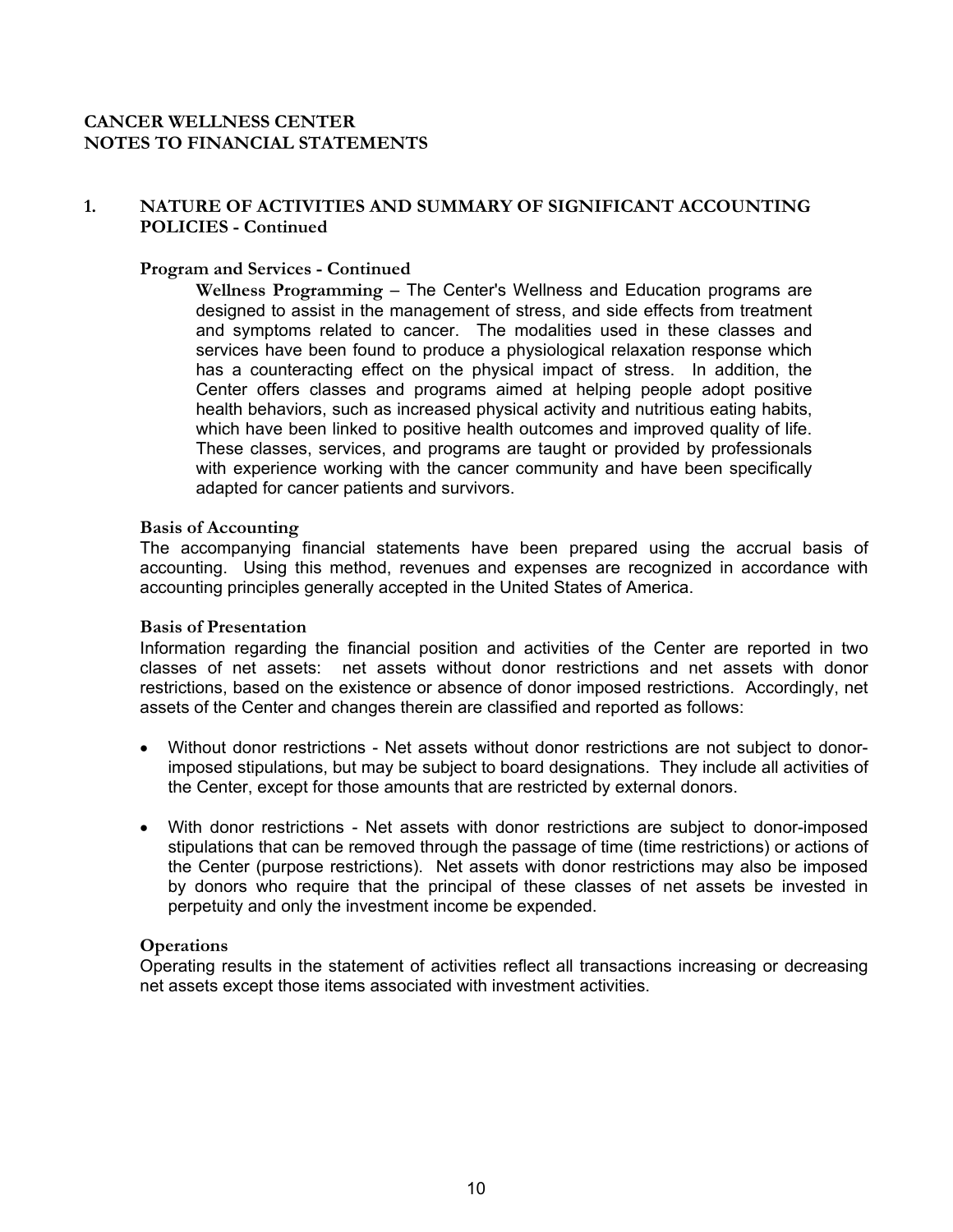## **1. NATURE OF ACTIVITIES AND SUMMARY OF SIGNIFICANT ACCOUNTING POLICIES - Continued**

#### **Concentration of Credit Risk**

The Center maintains cash balances in one financial institution that at certain times exceeded the insured limits provided by the Federal Deposit Insurance Corporation (FDIC). The Center has not experienced any losses on these accounts and does not believe it is exposed to any significant risk.

#### **Beneficial Interest in Charitable Remainder Trust**

The Center is a beneficiary of a split-interest gift from the estate of a donor. A receivable is recorded at the present value of the amount held by the trustee that is due to the Center, which is calculated using the life expectancy of the income beneficiary. The Center uses a discount rate commensurate with the risks involved to discount the contribution receivable. Valuations are reviewed annually by management by updating life expectancy of the income beneficiary, discount rates and the fair value of the underlying investments. The discount rate used for both years ended December 31, 2021 and 2020 was 4.5%. Changes to the fair value of the assets are reflected in the statement of activities as a change in value of charitable remainder trust.

#### **Investments**

Investments are recorded at fair value. Interest and dividends, as well as realized and unrealized gains and losses on investments, are included in the statement of activities. Interest and dividends and gains and losses on investments are reported as increases or decreases in net assets without donor restrictions unless their use is restricted by explicit donor stipulation.

The Center invests in various investment products. Investments are exposed to various risks such as interest rate, market and credit risks. Due to the level of risk associated with certain investments, it is at least reasonably possible that changes in the values of investments will occur in the near term and any such changes could materially affect the amounts reported in the statement of financial position.

#### **Uncollectible Accounts**

The Center uses the direct write-off method in recording uncollectible amounts. This method does not result in amounts that differ materially from the allowance method required by accounting principles generally accepted in the United States of America.

#### **Property and Equipment**

Property and equipment is recorded at historical cost. The Center capitalizes fixed asset additions over \$2,500. Depreciation is computed by use of the straight-line method for all property and equipment.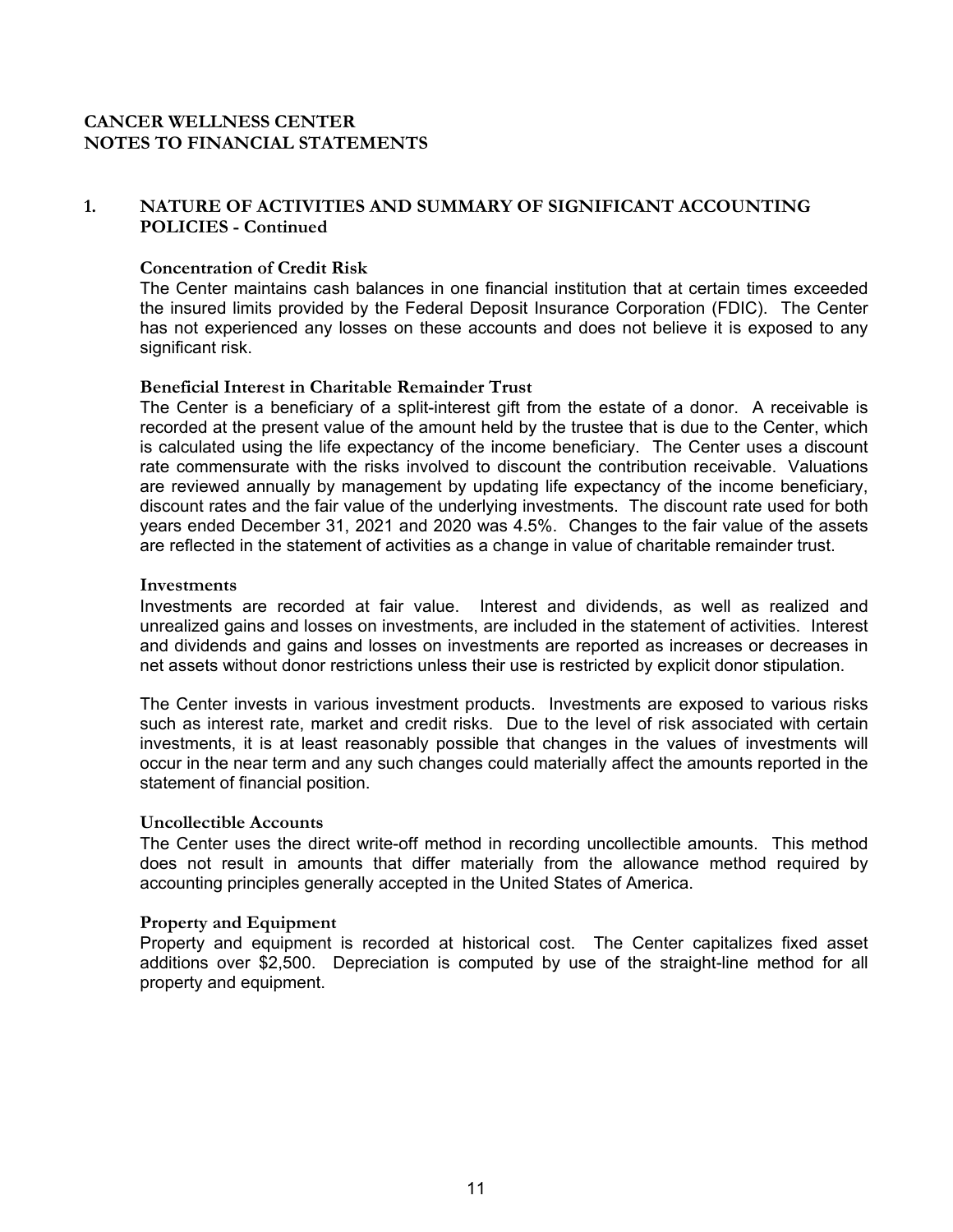## **1. NATURE OF ACTIVITIES AND SUMMARY OF SIGNIFICANT ACCOUNTING POLICIES - Continued**

#### **Property and Equipment - Continued**

The estimated useful lives used in computing depreciation are as follows:

| Description                        | Years       |
|------------------------------------|-------------|
|                                    |             |
| Building and building improvements | $10 - 39.5$ |
| Furniture and equipment            | $3 - 7$     |
| Land improvement                   | 5           |
| Website                            | ৭           |

Maintenance and repairs, which neither materially add to the value of the property nor appreciably prolong its life, are charged to expense as incurred. Gains or losses on dispositions of property and equipment are included in the statement of activities.

#### **Contributions and Sponsorships**

Contributions and sponsorships are recorded at fair value at the date a promise to give is received. Pledges receivable that are expected to be collected within one year are recorded at net realizable value. Pledges receivable that are expected to be collected in future years are recorded at present value. Contributions of cash and other assets are recorded as restricted support if they are received with donor stipulations that limit the use of the donated assets. When a donor's restriction expires; that is, when a stipulated time restriction ends or purpose restriction is fulfilled, net assets with donor restrictions are reclassified to net assets without donor restrictions and reported in the statement of activities as net assets released from restrictions. Restrictions on donor restricted contributions that are permanent in nature never expire; the assets must be invested in perpetuity. Conditional contributions and sponsorships (those with a measurable performance or other barrier and a right of return or release) are recognized in the period in which the conditions are met.

#### **Contributed Services**

The Center recognizes the fair value of donated services received if such services a) create or enhance nonfinancial assets or b) require specialized skills that are provided by individuals possessing those skills and would typically need to be purchased if not contributed.

#### **Functional Allocation of Expenses**

The costs of providing program and other activities have been summarized on a functional basis in the statements of activities. Expenses which are easily and directly associated with a particular program or supporting service are allocated directly to that functional category. Certain costs have been allocated among program services and supporting services. Such allocations are determined by management on an equitable basis.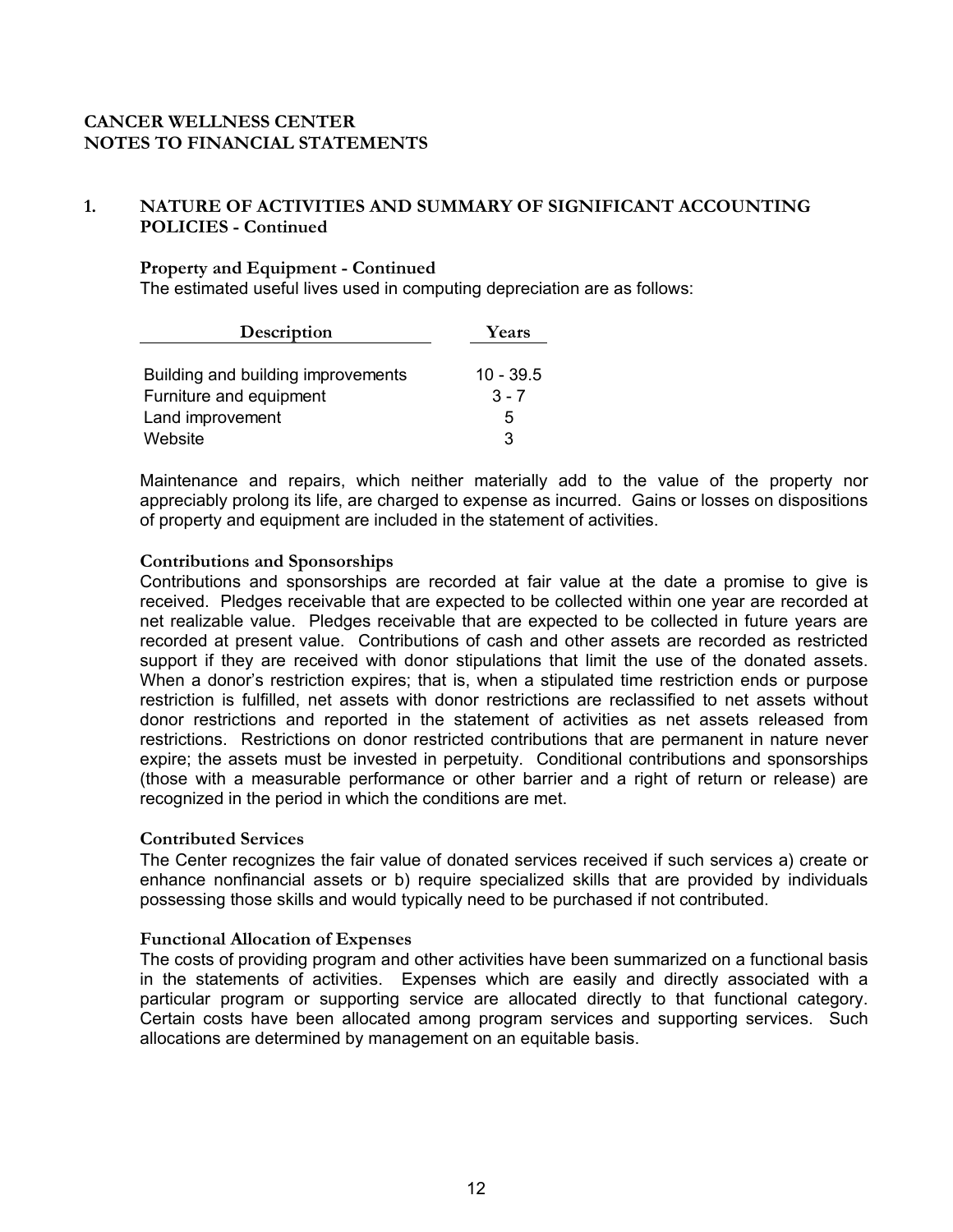# **1. NATURE OF ACTIVITIES AND SUMMARY OF SIGNIFICANT ACCOUNTING POLICIES - Continued**

**Functional Allocation of Expenses - Continued**  The expenses that are allocated include the following:

| <b>Expense</b>        | <b>Method of Allocation</b>        |
|-----------------------|------------------------------------|
| Salaries and benefits | Time and effort                    |
| Office expense        | Usage                              |
| Technology            | Full Time Equivalent and Usage     |
| Occupancy             | Square Footage                     |
|                       | Square Footage unless specifically |
| Depreciation          | attributed to a function           |
| Loan Interest         | Square Footage                     |

#### **Use of Estimates in the Preparation of Financial Statements**

The preparation of financial statements in conformity with accounting principles generally accepted in the United States of America requires management to make estimates and assumptions that affect the reported amounts of assets and liabilities and disclosure of contingent assets and liabilities at the date of the financial statements and the reported amounts of revenues, gains and expenses during the reporting period. Actual results could differ from those estimates.

#### **Income Taxes**

The Center is a nonprofit corporation which has been granted a tax-exempt status as a public charity under Section  $501(c)(3)$  of the Internal Revenue Code for all business income related to the organization's tax-exempt purpose. The Center had no unrelated business income during 2021 or 2020.

#### **Evaluation of Tax Positions**

The financial statement effects of a tax position taken or expected to be taken are recognized in the financial statements when it is more likely than not, based on the technical merits, that the position will be sustained upon examination. As of December 31, 2021 and 2020, the Center had no uncertain tax positions that qualify for recognition or disclosure in the financial statements.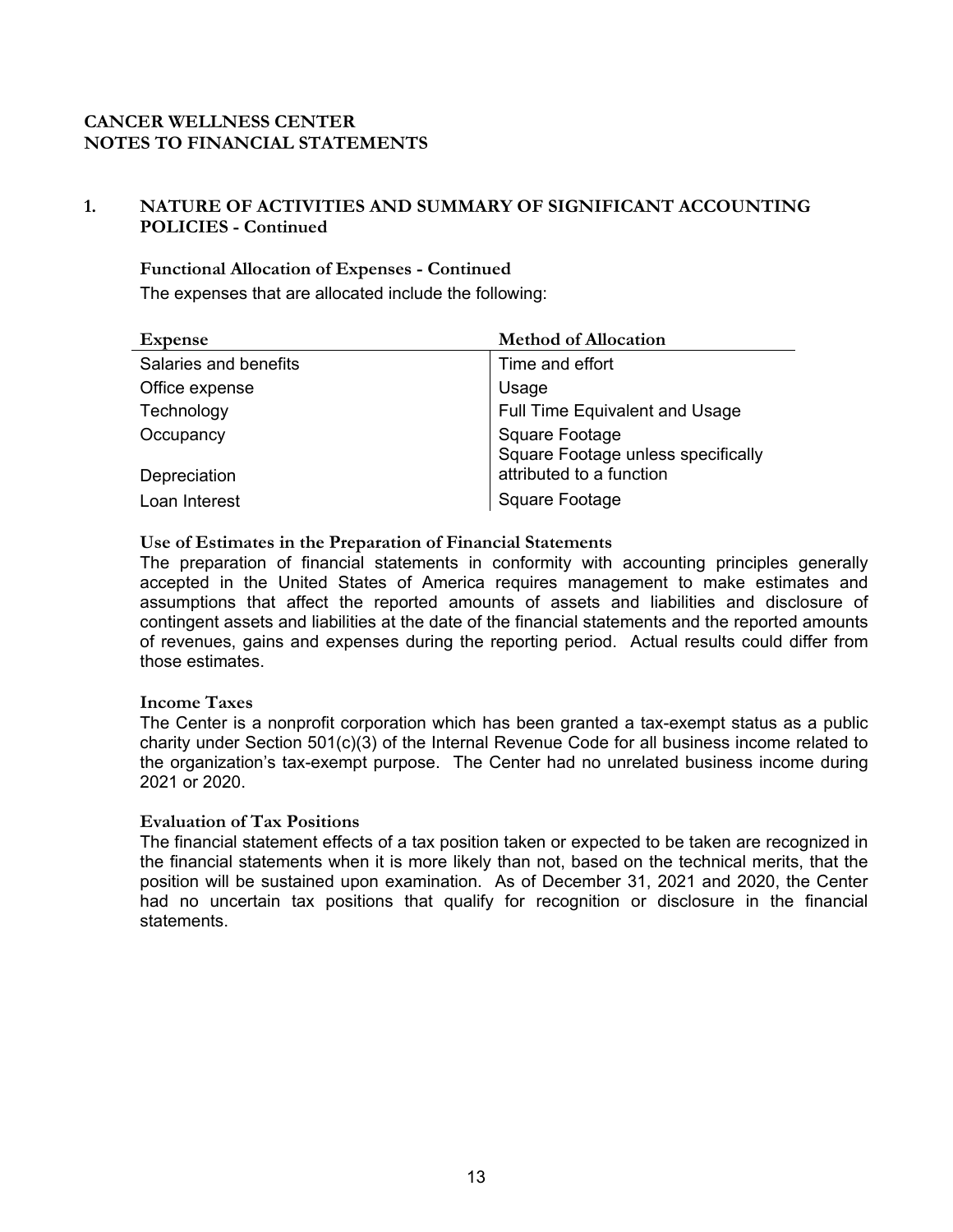## **1. NATURE OF ACTIVITIES AND SUMMARY OF SIGNIFICANT ACCOUNTING POLICIES - Continued**

#### **Effects of Recently Issued Accounting Standards**

In September 2020, Financial Accounting Standards Board (FASB) issued Accounting Standards Update (ASU) 2020-07, *Presentation and Disclosure by Not-for-Profit Entities for Contributed Nonfinancial Assets* (Topic 958). The key provisions of ASU 2020-07 are 1) a requirement to present contributed nonfinancial assets as a separate line item in the statements of activities and 2) disclosure of contributed nonfinancial assets disaggregated by type, which includes information about monetization and utilization, donor restrictions, and the valuation techniques used. ASU 2020-07 should be applied on a retrospective basis and is effective for fiscal years beginning after June 15, 2021. The Center is currently evaluating the effect that adoption is expected to have on the financial statements and related disclosures.

#### **Subsequent Events**

The Center has evaluated subsequent events for potential recognition and/or disclosure through May 4, 2022, the date the financial statements were available to be issued.

## **2. LIQUIDITY AND AVAILABILITY**

As part of the Center's liquidity management plan, cash in excess of daily operating requirements is invested in short-term investments. A significant amount of contributions the Center receives are for general operating purposes and income from donor restricted grants is available for the donor designated purpose as stated in the donors' agreement. In the event the need arises to utilize the Center's board-designated funds for liquidity purposes, the reserves could be drawn upon through board resolution. Finally, the Center can draw upon their line of credit which has a maximum limit of \$1,100,000.

The Center's endowment fund consist of funds designated by the Board of Directors as a quasiendowment and a donor restricted fund from which the earnings are available to support the **Center**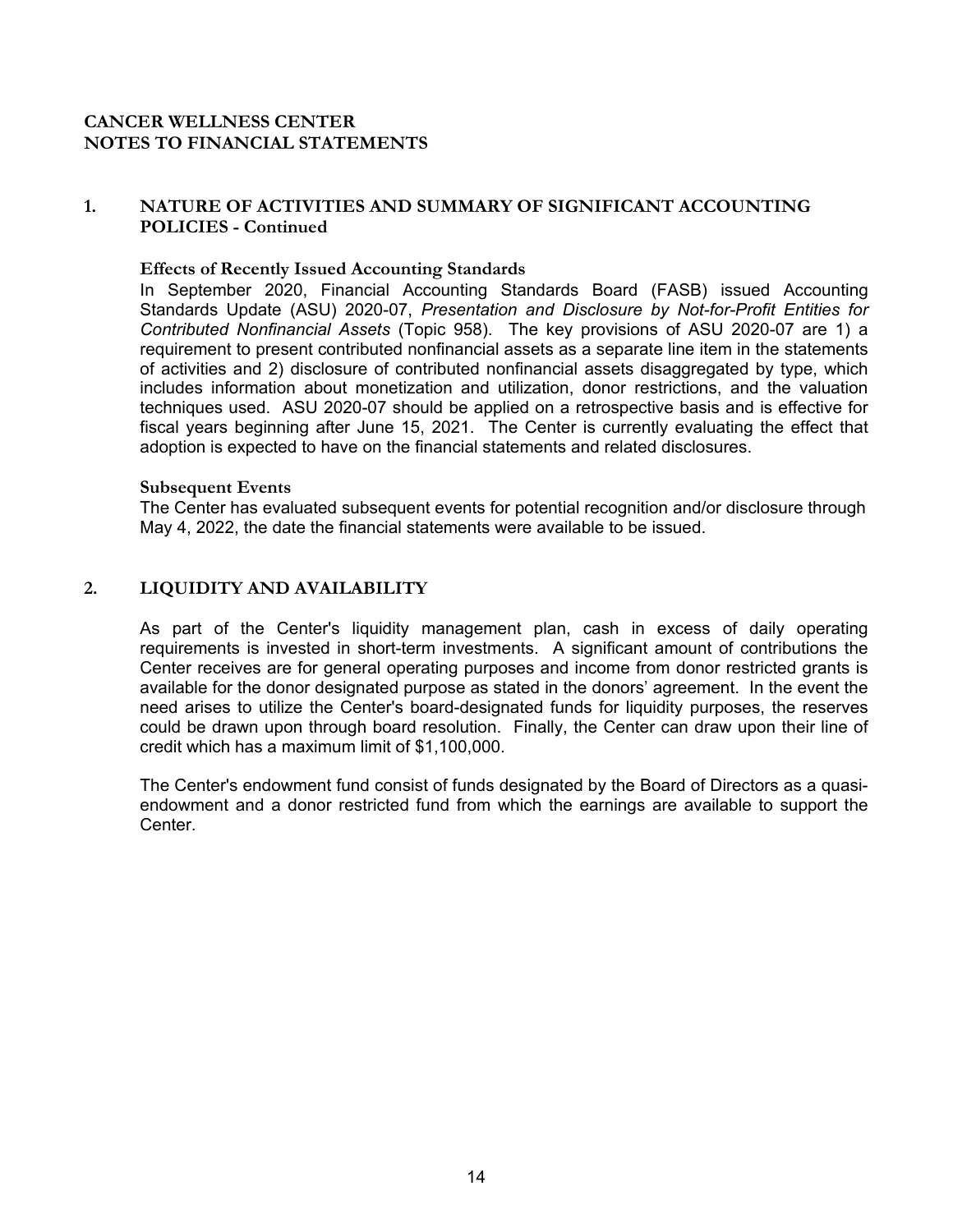## **2. LIQUIDITY AND AVAILABILITY - Continued**

The balance of the Center's board-designated endowment at December 31, 2021 and 2020 is \$1,162,194 and \$1,068,062. Although the Center does not intend to spend from this boarddesignated endowment (other than amounts appropriated for general expenditure as part of our board's annual budget approval and appropriation), these amounts could be made available if necessary.

The Center's donor restricted endowment (\$500,000 initial investment) is intended to be held into perpetuity whose portfolio returns are available to support the operations of the Center.

The table below presents financial assets available for general expenditures within one year:

| Financial assets at year end:                                                                                                                            | 2021                                    | 2020                                  |
|----------------------------------------------------------------------------------------------------------------------------------------------------------|-----------------------------------------|---------------------------------------|
| Cash<br>Pledges and contributions receivable<br>Accounts receivable                                                                                      | 686,873<br>\$.<br>194,175<br>2,650      | 343,138<br>\$<br>74,782               |
| Investments<br><b>Total Financial Assets</b>                                                                                                             | 2,092,487<br>2,976,185                  | 1,785,333<br>2,203,253                |
| Less amounts not available to be used within one year:<br>Board designated endowment<br>Donations with purpose restriction<br>Donor designated endowment | (1, 162, 194)<br>(98, 496)<br>(500,000) | (1,068,062)<br>(20, 834)<br>(500,000) |
| <b>Financial Assets Not Available</b><br>to be Used Within One Year                                                                                      | (1,760,690)                             | (1,588,896)                           |
| Financial Assets Available to Meet General<br><b>Expenditures Within One Year</b>                                                                        | \$1,215,495                             | 614,357                               |

## **3. PLEDGES AND CONTRIBUTIONS RECEIVABLE**

Pledges and contributions receivable of \$194,175 and \$74,782 at December 31, 2021 and 2020, respectively, are due within one year.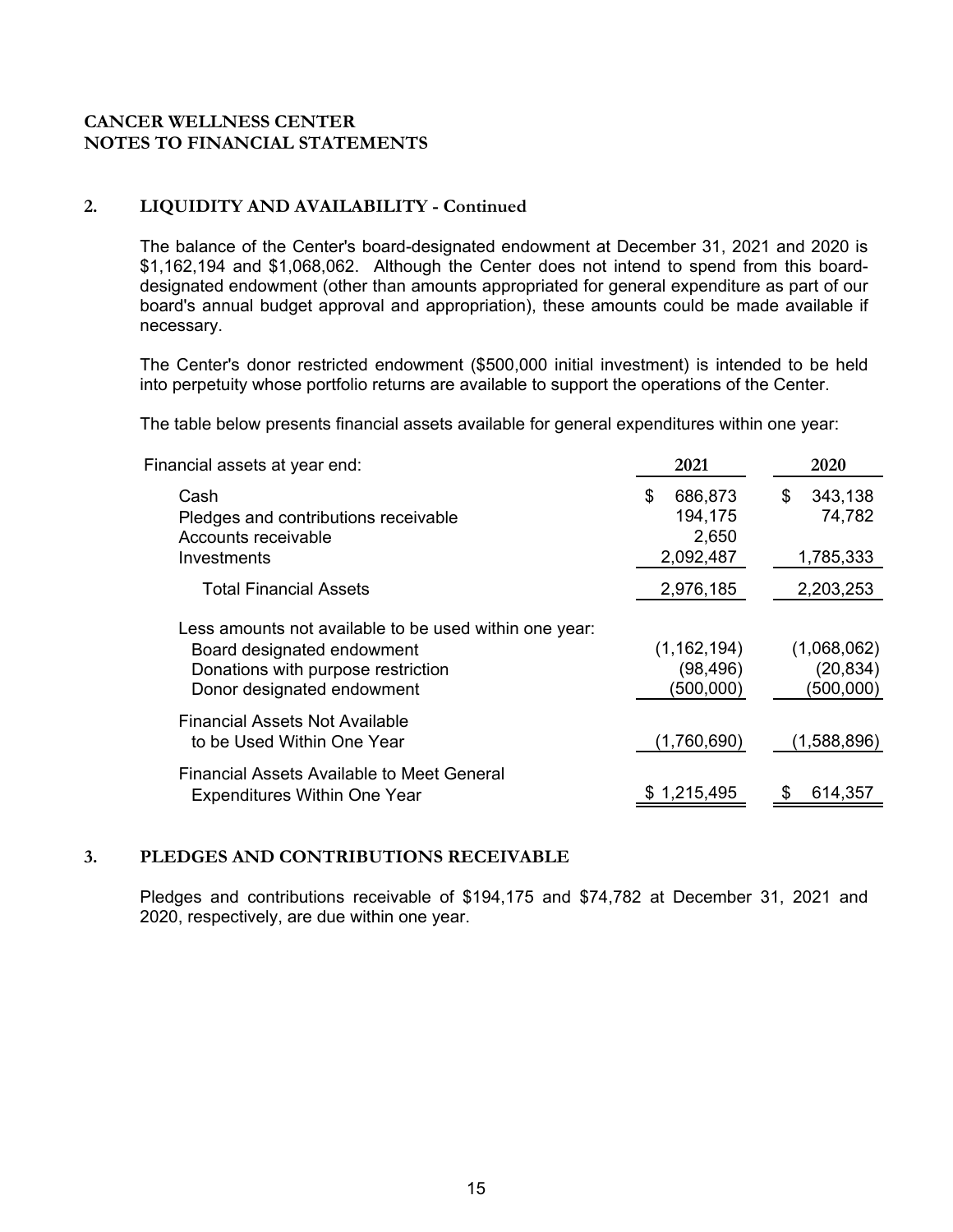#### **4. FAIR VALUE OF FINANCIAL INSTRUMENTS**

Fair value measurements under FASB ASC 820 establishes a hierarchy for inputs used in measuring fair value that maximizes the use of observable inputs and minimizes the use of unobservable inputs by requiring that the most observable inputs be used when available. FASB ASC 820 defines levels within the hierarchy based on the reliability of inputs as follows:

Level 1 – Valuations based on adjusted quoted prices for identical assets or liabilities in active markets;

Level 2 – Valuations based on quoted prices for similar assets or liabilities or identical assets or liabilities in less active markets, such as dealer or broker markets, and;

Level 3 – Valuations derived from valuation techniques in which one or more significant inputs or significant value drivers are unobservable, such as pricing models, discounted cash flow models and similar techniques not based on market, exchange, dealer or broker-traded transactions.

At December 31, 2021 and 2020, the estimated fair values of the financial assets of the Center measured on a recurring basis are as follows:

|                                                      |             | December 31, 2021                    |                   |               |  |
|------------------------------------------------------|-------------|--------------------------------------|-------------------|---------------|--|
|                                                      |             | <b>Fair Value Measurements Using</b> |                   |               |  |
|                                                      |             | <b>Quoted Prices</b>                 |                   |               |  |
|                                                      |             | in Active                            | Significant       |               |  |
|                                                      |             | Markets for                          | Other             | Significant   |  |
|                                                      |             | <b>Identical</b>                     | <b>Observable</b> |               |  |
|                                                      |             | <b>Assets</b><br>Inputs              |                   | Inputs        |  |
| Description                                          | Total       | Level 1                              | Level 2           | Level 3       |  |
| Investments at fair value                            | \$2,024,178 | \$2,024,178                          | \$                | \$            |  |
| Beneficial interest in<br>charitable remainder trust | 631,345     |                                      |                   | 631,345       |  |
| <b>Total Financial Assets at</b>                     |             |                                      |                   |               |  |
| <b>Fair Value</b>                                    | \$2,655,523 | 2,024,178                            | \$                | \$<br>631,345 |  |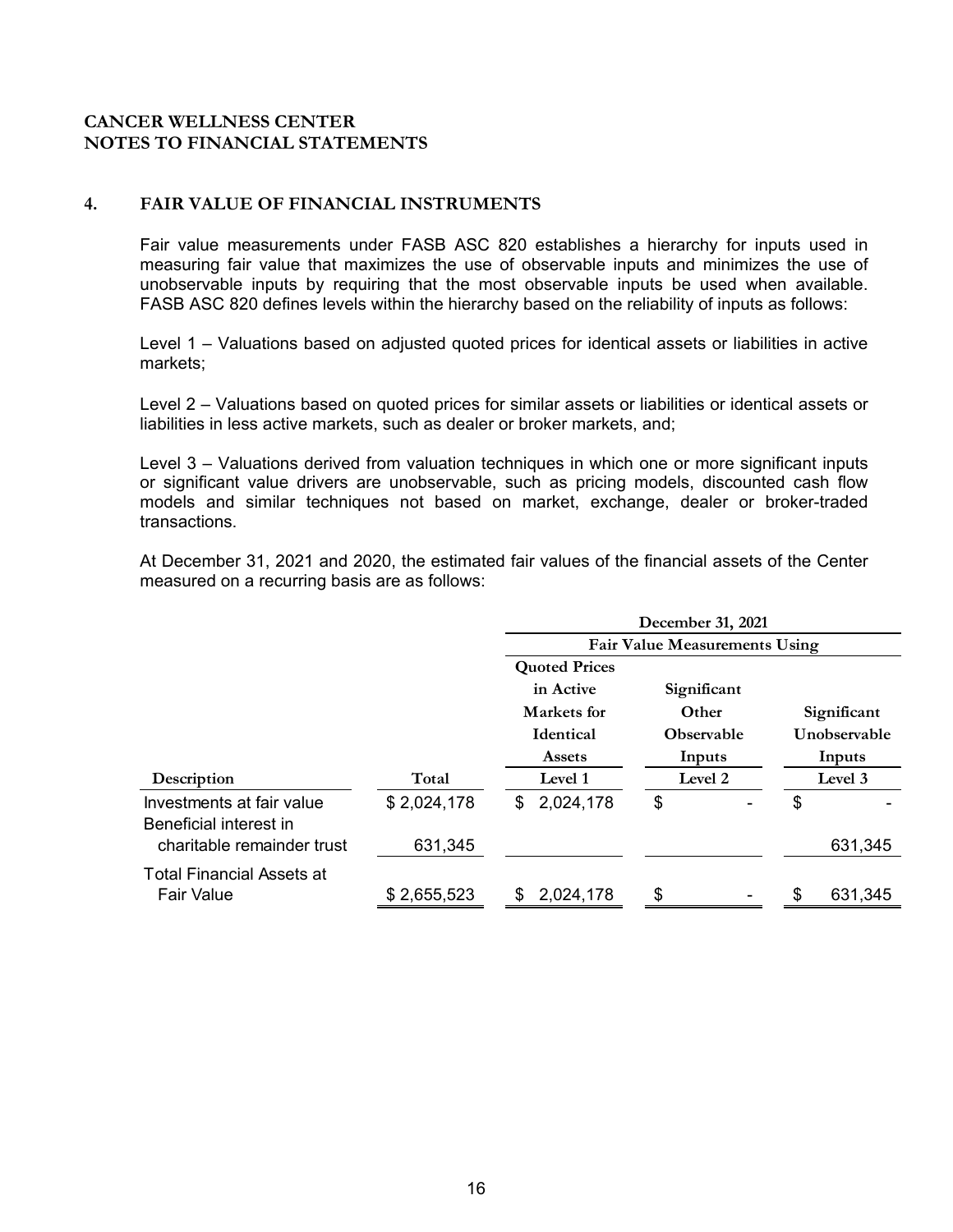# **4. FAIR VALUE OF FINANCIAL INSTRUMENTS - Continued**

|                                                      |             | December 31, 2020       |                                      |    |              |  |  |
|------------------------------------------------------|-------------|-------------------------|--------------------------------------|----|--------------|--|--|
|                                                      |             |                         | <b>Fair Value Measurements Using</b> |    |              |  |  |
|                                                      |             | <b>Quoted Prices</b>    |                                      |    |              |  |  |
|                                                      |             | in Active               | Significant                          |    |              |  |  |
|                                                      |             | Markets for             | <b>Other</b>                         |    | Significant  |  |  |
|                                                      |             | <b>Identical</b>        | <b>Observable</b>                    |    | Unobservable |  |  |
|                                                      |             | Inputs<br><b>Assets</b> |                                      |    | Inputs       |  |  |
| Description                                          | Total       | Level 1                 | Level 2                              |    | Level 3      |  |  |
| Investments at fair value                            | \$1,733,114 | 1,733,114<br>\$         | \$                                   | \$ |              |  |  |
| Beneficial interest in<br>charitable remainder trust | 538,552     |                         |                                      |    | 538,552      |  |  |
| <b>Total Financial Assets at</b>                     |             |                         |                                      |    |              |  |  |
| <b>Fair Value</b>                                    | \$2,271,666 | 1,733,114               | \$                                   | \$ | 538,552      |  |  |

The following methods and assumptions were used to estimate the fair value of each class of financial instruments for which it is practicable to estimate that value:

*Investments*: The fair value of investments designated as Level 1 are comprised of funds with readily available quoted market prices. The Center has no investments at fair value designated as Level 2 or Level 3.

*Beneficial interest in assets held in trust by others*: The beneficial interests in trusts have been designated as Level 3 in the fair value hierarchy since the fair value of these trusts are calculated based on the future expected cash flows as expected to be received by management, using a discount rate of 4.5%.

The following is a reconciliation of the beginning and ending balances of assets measured at fair value on a recurring basis using significant unobservable (level 3) inputs for the years ended December 31, 2021 and 2020.

Beneficial interest in charitable remainder trust:

| Balance at January 1, 2020                    | 473,255 |
|-----------------------------------------------|---------|
| Change in value of charitable remainder trust | 65,297  |
| Balance at December 31, 2020                  | 538,552 |
| Change in value of charitable remainder trust | 92,793  |
| Balance at December 31, 2021                  | 631,345 |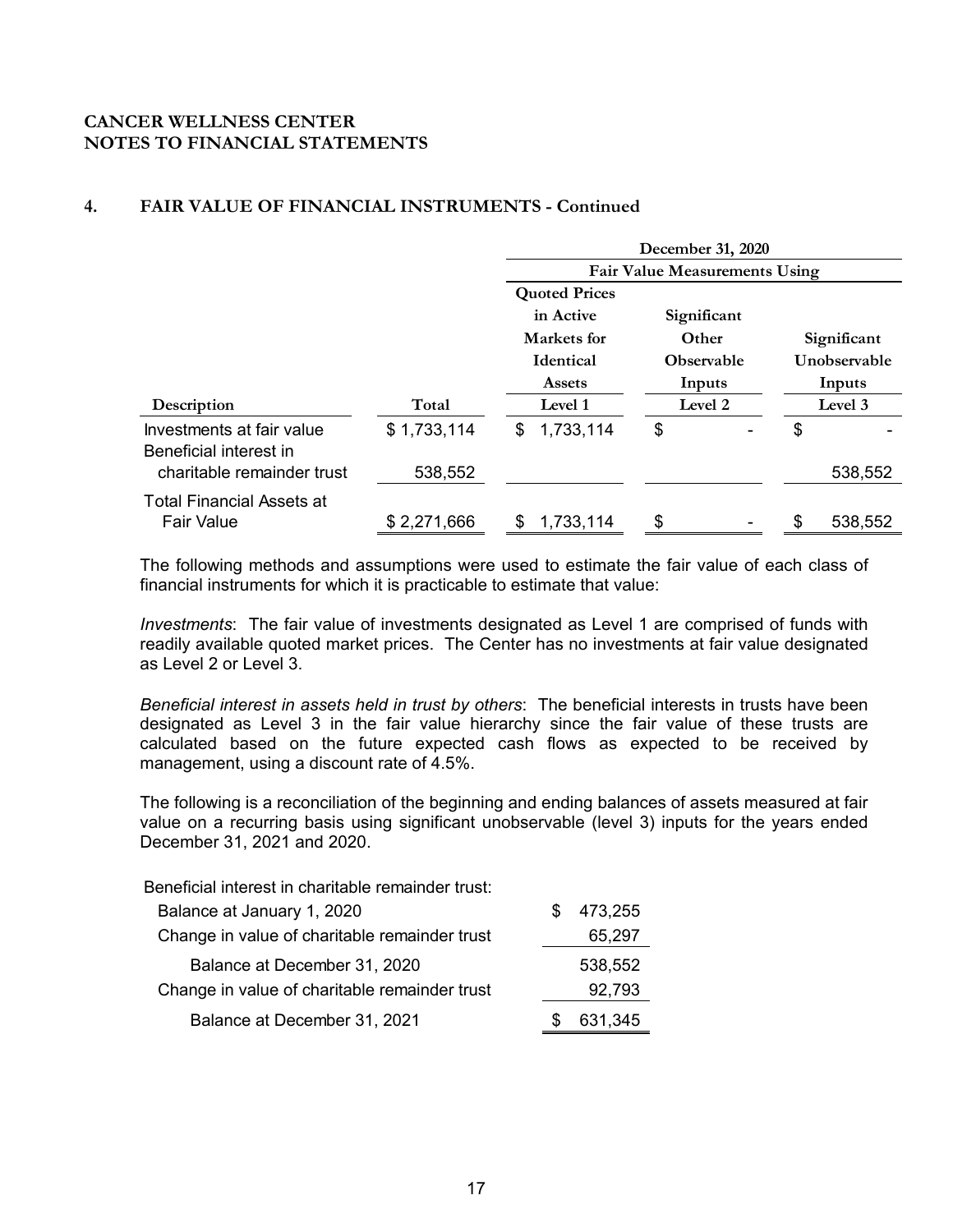# **5. INVESTMENTS**

The fair values of investments at December 31, 2021 and 2020 are as follows:

|                                        | 2021        | 2020        |
|----------------------------------------|-------------|-------------|
| Mutual funds                           | \$1,036,700 | 545,191     |
| Stocks and ETFs                        | 987,478     | 1,187,923   |
| <b>Total Investments at Fair Value</b> | 2,024,178   | 1,733,114   |
| Cash                                   | 68,309      | 52,219      |
| <b>Total Investments</b>               | \$2,092,487 | \$1,785,333 |

The following is a summary of the Center's investment income for the years ended December 31:

|                                   | 2021 |           |  | 2020      |  |  |
|-----------------------------------|------|-----------|--|-----------|--|--|
| Interest and dividend income      |      | 71,252    |  | 39,369    |  |  |
| Investment fees                   |      | (14, 483) |  | (11, 857) |  |  |
| Net realized and unrealized gains |      | 100,626   |  | 116,920   |  |  |
| Total Investment Income           |      | 157,395   |  | 144,432   |  |  |

## **6. PROPERTY AND EQUIPMENT**

A summary of fixed assets and accumulated depreciation at December 31, 2021 and 2020, is as follows:

|                                | 2021          | 2020         |
|--------------------------------|---------------|--------------|
| <b>Building</b>                | 632,426<br>S  | 632,426<br>S |
| Land                           | 271,040       | 271,040      |
| <b>Building improvements</b>   | 759,003       | 759,003      |
| Furniture and equipment        | 143,830       | 143,830      |
| Land improvements              | 26,675        | 17,490       |
| Website                        | 10,620        | 10,620       |
|                                | 1,843,594     | 1,834,409    |
| Less: Accumulated depreciation | 1,188,159     | 1,131,268    |
| Net Property and Equipment     | 655,435<br>\$ | 703,141      |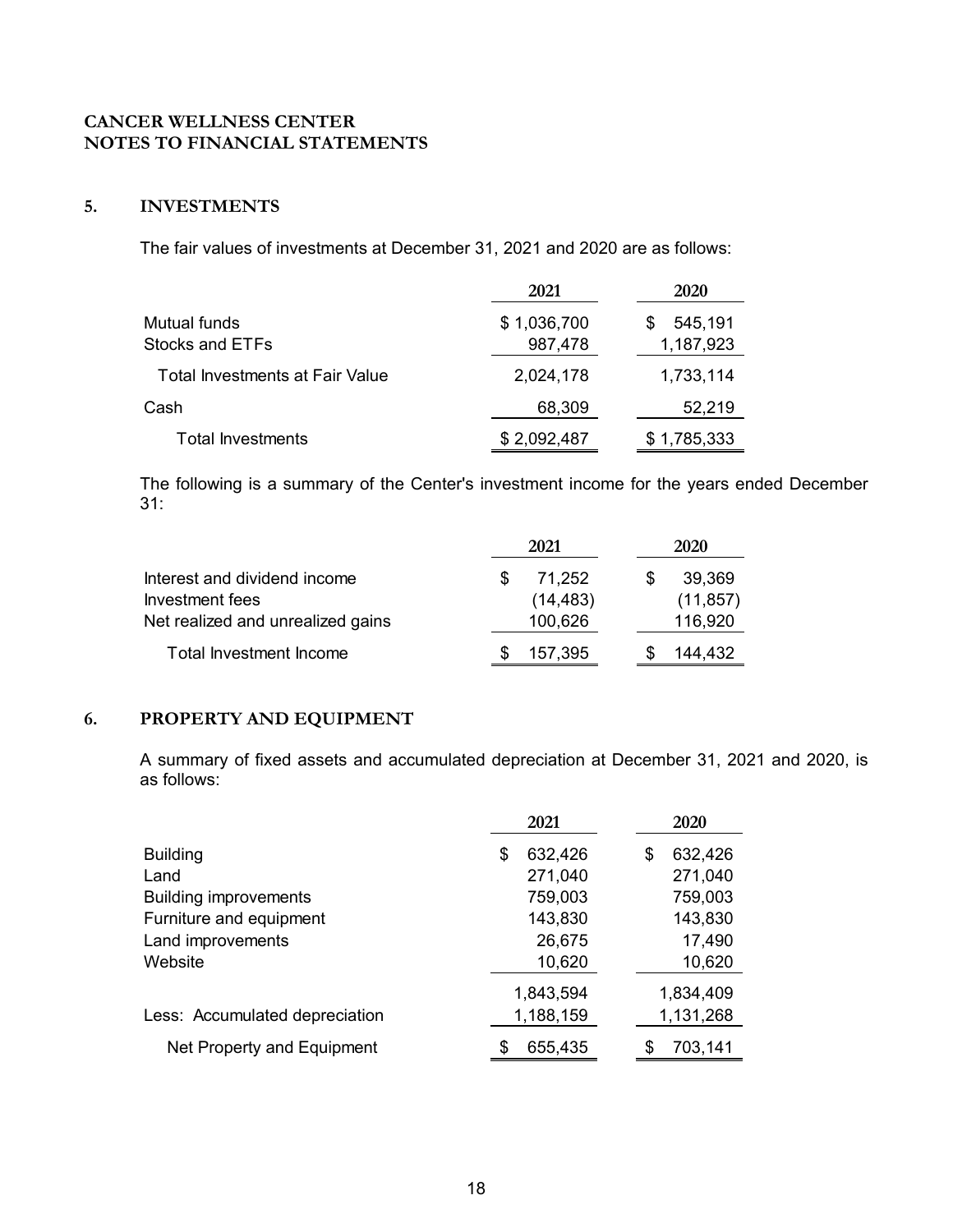## 7. **LINE OF CREDIT**

On November 14, 2017, the Center obtained a \$1,100,000 line of credit, which will expire on November 14, 2022. The interest rate is the 30-day LIBOR rate plus 2%, and at December 31, 2021 and 2020 the interest rate was 2.109% and 2.158%, respectively. At December 31, 2021 and 2020 there was no outstanding balance on the line of credit. The line of credit is secured by the Center's investment accounts.

## **8. PAYCHECK PROTECTION PROGRAM AND EIDL ADVANCE**

On April 17, 2020, the Center entered into an agreement with a lender and the Small Business Administration to obtain a Paycheck Protection Program (PPP) loan offered as a result of the Coronavirus Aid, Relief and Economic Security Act (CARES Act). The PPP loan is intended to help certain small businesses and nonprofits stay afloat during the COVID-19 pandemic. The loan amount of \$197,447 provided for interest at a rate of 1% and was scheduled to mature on April 17, 2022. The PPP loan was forgiven during the year ended December 31, 2020, and included as revenues and other support on the statement of activities during the year ended December 31, 2020.

In addition, the Center received a \$10,000 Economic Injury Disaster Loan Advance (EIDL Advance) through the Small Business Administration. The EIDL Advance does not have to be repaid and is included as revenues and other support on the statement of activities at December 31, 2020.

 On January 29, 2021, the Center was approved for a second round of PPP funding offered as a result of the Economic Aid to Hard-Hit Small Business, Nonprofits and Venues Act. This loan, in the amount of \$196,326, has substantially similar terms as the first PPP loan, including interest at a rate of 1%, a deferral of payments and an opportunity for the loan to be forgiven if the Center meets certain criteria. The PPP loan was forgiven during the year ended December 31, 2021, and included as revenues and other support on the statement of activities during the year ended December 31, 2021.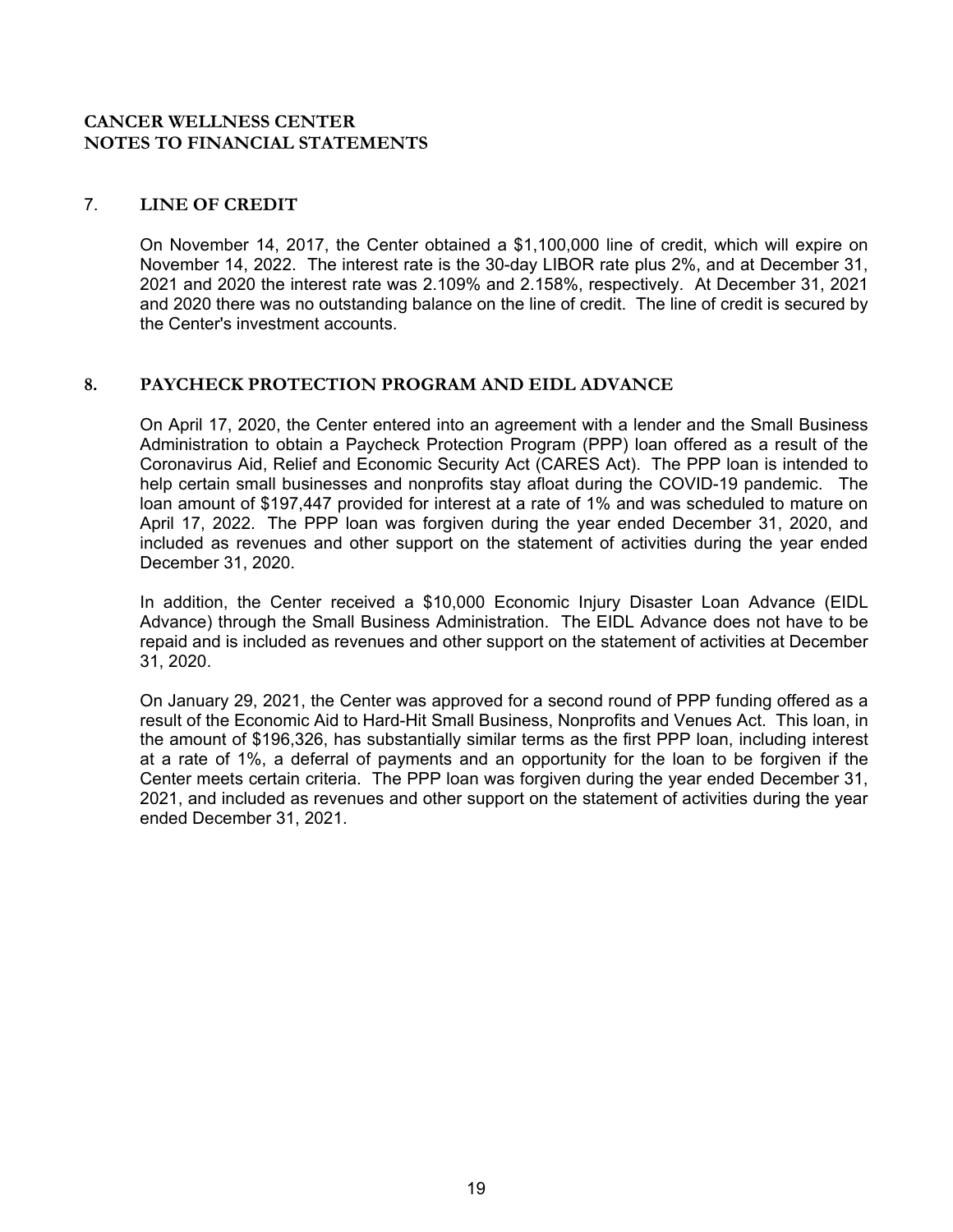## **9. NET ASSETS WITH DONOR RESTRICTION**

Net assets with donor restrictions are available for the following purpose or the passage of time at December 31:

|                                                         | 2021        | 2020         |
|---------------------------------------------------------|-------------|--------------|
| Time restricted for future periods:                     |             |              |
| Time restricted                                         | \$          | \$<br>25,000 |
| Charitable remainder trust                              | 631,345     | 538,552      |
| Purpose restricted:                                     |             |              |
| Board training and Young Professional Board Initiatives | 7,500       |              |
| Child specialist                                        | 27,500      | 10,000       |
| Labyrinth                                               | 22,496      |              |
| Men's group                                             | 6,000       |              |
| New Trier township residents                            | 5,000       | 3,334        |
| <b>Nutritionist</b>                                     | 10,000      |              |
| Support and discussion groups - Grayslake               | 20,000      | 7,500        |
| Restricted in Perpetuity:                               |             |              |
| Endowment                                               | 500,000     | 500,000      |
| <b>Total Net Assets With Donor Restrictions</b>         | \$1,229,841 | \$1,084,386  |

## **10. NET ASSETS RELEASED FROM RESTRICTIONS**

Net assets were released from donor restrictions during the years by incurring expenses satisfying the following restricted purposes specified by donors or by the passage of time.

|                                                    | 2021         | 2020         |
|----------------------------------------------------|--------------|--------------|
| Child specialist                                   | 10,000<br>\$ | 14,309<br>\$ |
| Equipment                                          | 1,000        |              |
| Labyrinth                                          | 17,504       | 18,380       |
| Men's group                                        | 19,000       |              |
| New Trier township residents                       | 13,334       | 10,000       |
| <b>Nutritionist</b>                                |              | 10,000       |
| Passage of time                                    | 25,000       |              |
| Support and discussion groups                      | 59,500       | 77,099       |
| <b>Total Net Assets Released from Restrictions</b> | 145,338      | 129,788      |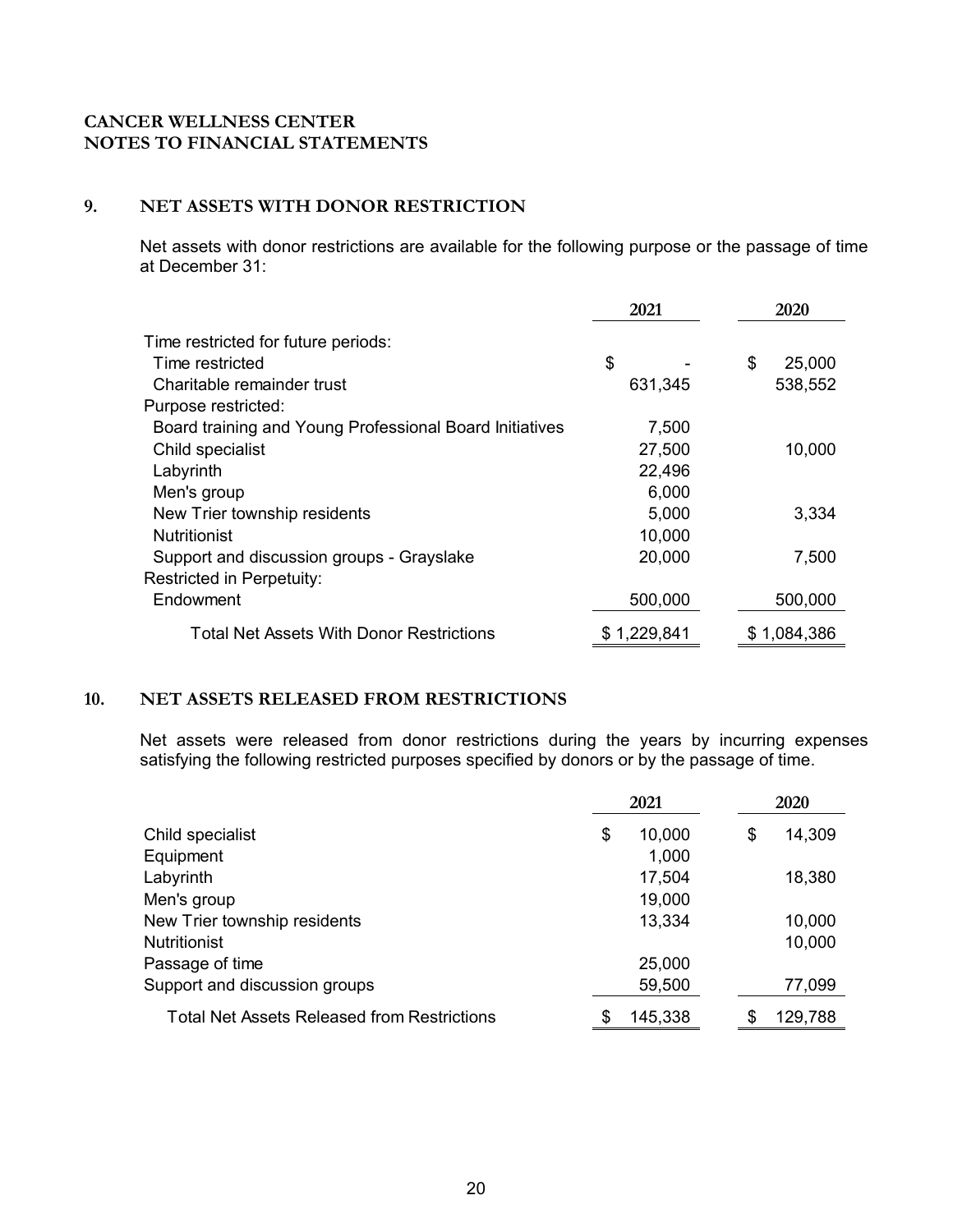## **10. NET ASSETS RELEASED FROM RESTRICTIONS - Continued**

During 2020, a donor elected to remove the purpose restriction from a 2019 contribution associated with strategic initiative - wellness program support in the amount of \$304,024 and allowed the Center to utilize the funds for general operating purposes in 2020.

#### **11. ENDOWMENTS**

The Center's endowment consists of two funds. In 2000, the Center received a \$500,000 contribution to establish an endowment fund. The fund is to be held in perpetuity. In December 2003, the Center received a letter from the donor of the endowment funds releasing the Center of its obligation to restore the endowment to its original principal when market fluctuations bring the balance below the original gift amount of \$500,000. When the principal in the endowment account exceeds \$500,000, earnings on this fund are available to support the operations of the Center.

The endowment also includes certain net assets without donor restrictions that have been designated for endowment by the Board of Directors. This endowment will be held in perpetuity and serve as a source for emergency funding, for capital improvements, or other needs as dictated by the Board of Directors.

#### **Interpretation of Relevant Law**

The Center has interpreted the Uniform Prudent Management of Institutional Funds Act (UPMIFA) as requiring the preservation of the fair value of the original gift as the gift date of the donor-restricted endowment funds, absent explicit donor stipulations to the contrary. As a result of this interpretation, the Center classifies as permanently restricted net assets (a) the original value of gifts donated (b) the original value of subsequent gifts, and (c) accumulations to the endowment made in accordance with the direction of the applicable donor gift instrument at the time the accumulation is added to the fund. Donor-restricted amounts not retained in perpetuity are subject to appropriation for expenditure by the Center in a manner consistent with the standard of prudence prescribed by UPMIFA.

#### **Interpretation of Relevant Law - Continued**

In accordance with UPMIFA, the endowment considers the following factors in making a determination to appropriate or accumulate donor-restricted endowment funds:

- 1. The duration and preservation of the fund
- 2. The purposes of the Center and the donor-restricted endowment fund
- 3. General economic conditions
- 4. The possible effect of inflation and deflation
- 5. The expected total return from income and appreciation of investments
- 6. Other resources of the Center
- 7. The investment policies of the Center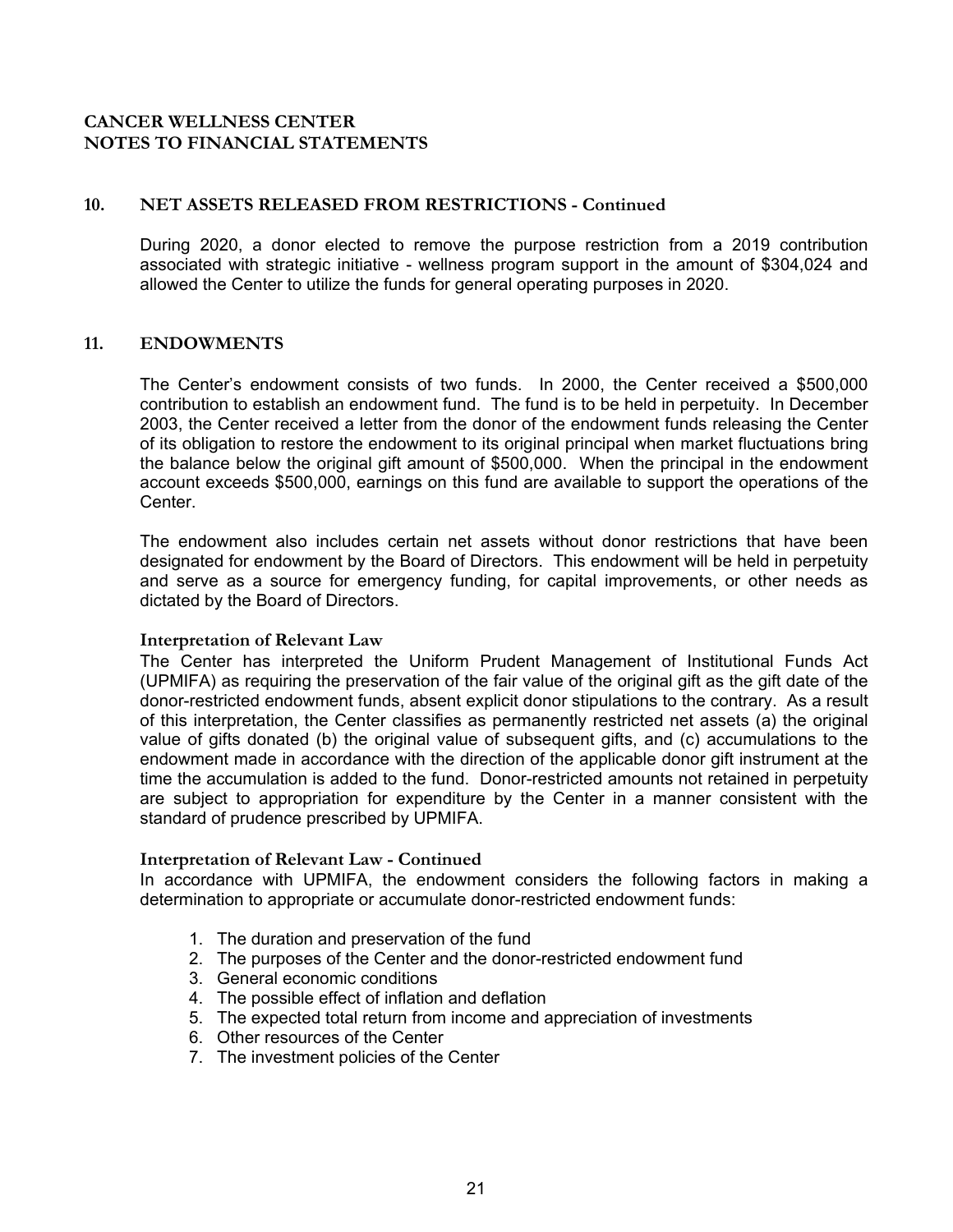#### **11. ENDOWMENTS - Continued**

#### **Return Objectives and Risk Parameters**

The Investment Committee's general policy is to diversify investments within both equity and fixed income securities so as to provide a balance that will enhance total return, while avoiding undue risk concentrations in any single asset class of investment category.

#### **Strategies Employed for Achieving Objectives**

The Investment Committee developed and adopted guidelines for broad allocations on a longterm basis, in light of current and projected investment objectives. To ensure broad diversification asset allocation as a percent of total market value of the total long-term portfolio will be set so that equity securities will range from 47.5% - 72.5% and fixed securities, including cash, will range from 17.5% - 52.5%. A comfortable range of 25% has been built around each target to insure the investment discipline is adhered to. The Committee will evaluate the asset allocation once a year.

#### **Spending Policy and How the Investment Objectives Relate to Spending Policy**

Beginning in 2015, if the earnings from the quasi-endowment and the donor restricted endowment are not required to meet operating expenses, the Center's Board of Directors has chosen to keep the earnings on the endowment funds in the endowment investment accounts.

At times when the earnings on the endowment accounts are necessary to fund operations, the Center's board of directors will establish a spending percentage of the portfolio assets, net of fees, which will be made available annually for support of operations. To preserve the long-term purchasing power of the Center's endowment, this spending percentage will be evaluated and periodically adjusted to an amount that is equal to or less than the expected long-term portfolio total return, less fees and inflation. To adjust for volatility in portfolio market values, the average of the prior twelve quarters ending portfolio market values is used as the principal base. The quasi-endowment will be held into perpetuity but will also serve as a source for emergency funding, for capital improvements, or other needs as dictated by the board of directors.

**Spending Policy and How the Investment Objectives Relate to Spending Policy - Continued**  The spending percentage target as approved by the board of directors is up to 5%. So long as the market value of the original endowment gifts are maintained, each year's actual spending budget is determined by taking the average quarter end portfolio market value balances for the most recent twelve quarterly periods, net of all investment fees, multiplied by the spending percentage.

For the donor restricted endowment, the Center may only spend the earnings when the investment fund exceeds \$500,000.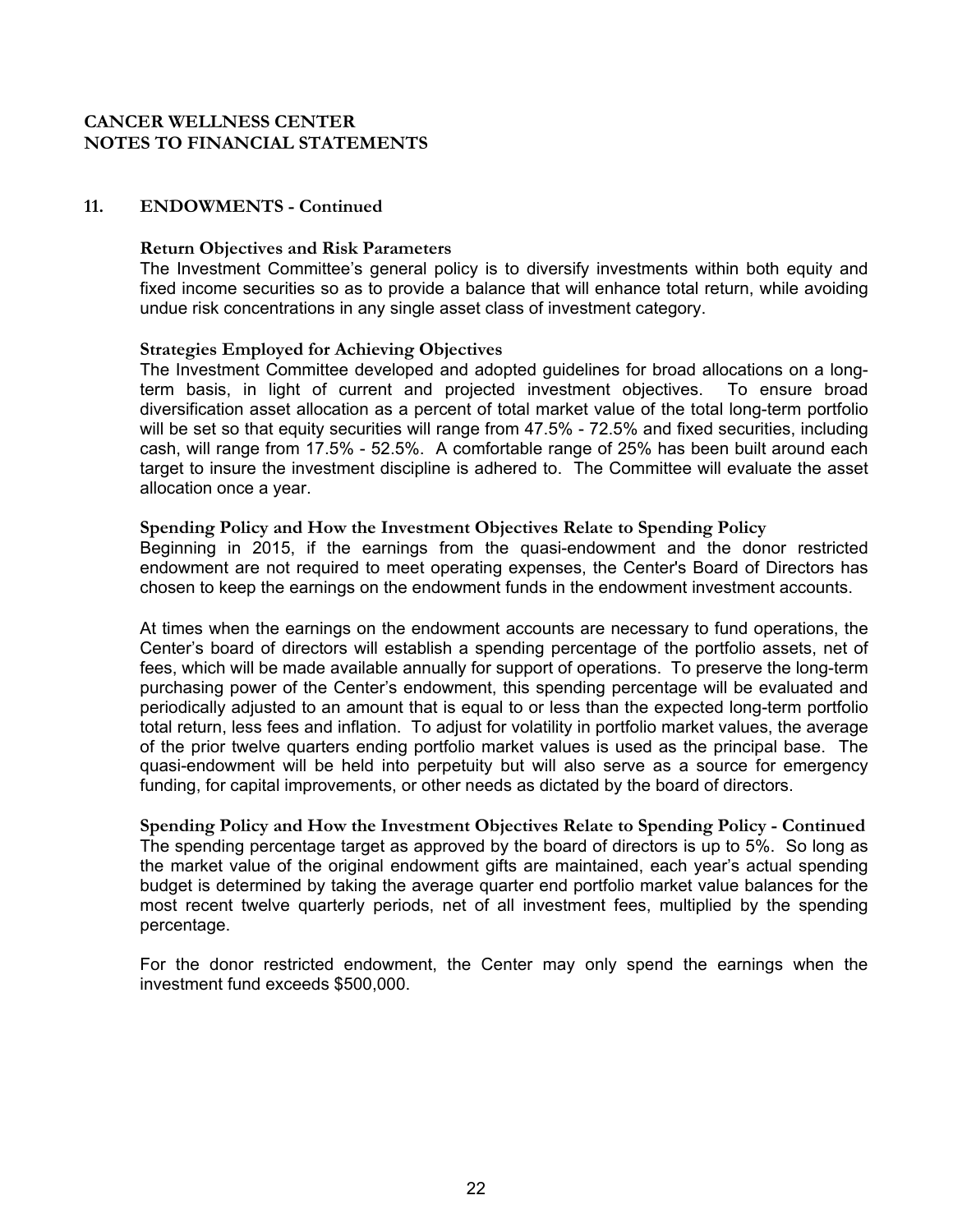# **11. ENDOWMENTS – Continued**

## **Financial Information**

Endowment net assets by type of fund at December 31 consist of the following:

|                                                         |                         | 2021               |                            |
|---------------------------------------------------------|-------------------------|--------------------|----------------------------|
|                                                         | <b>Without Donor</b>    |                    |                            |
|                                                         | Restriction             | <b>With Donor</b>  |                            |
|                                                         | <b>Board Designated</b> | <b>Restriction</b> | Total                      |
| Donor-restricted endowment fund<br>Quasi-endowment fund | \$<br>1,162,194         | \$<br>500,000      | \$<br>500,000<br>1,162,194 |
| Total Funds                                             | \$<br>1,162,194         | \$<br>500,000      | \$1,662,194                |
|                                                         |                         | 2020               |                            |
|                                                         | <b>Without Donor</b>    |                    |                            |
|                                                         | Restriction             | With Donor         |                            |
|                                                         | <b>Board Designated</b> | Restriction        | Total                      |
| Donor-restricted endowment fund<br>Quasi-endowment fund | \$<br>1,068,062         | \$<br>500,000      | \$<br>500,000<br>1,068,062 |
| <b>Total Funds</b>                                      | \$<br>1,068,062         | \$<br>500,000      | \$1,568,062                |

Changes in endowment net assets for the years ended December 31, 2021 and 2020, are as follows:

|                              |             | <b>Without Donor</b>    |    |             |             |
|------------------------------|-------------|-------------------------|----|-------------|-------------|
|                              | Restriction |                         |    | With Donor  |             |
|                              |             | <b>Board Designated</b> |    | Restriction | Total       |
| Balance at January 1, 2020   | \$          | 981,684                 | \$ | 500,000     | \$1,481,684 |
| Investment income            |             | 86,378                  |    |             | 86,378      |
| Balance at December 31, 2020 |             | 1,068,062               |    | 500,000     | 1,568,062   |
| Investment income            |             | 94,132                  |    |             | 94,132      |
| Balance at December 31, 2021 |             | 1,162,194               |    | 500,000     | \$1,662,194 |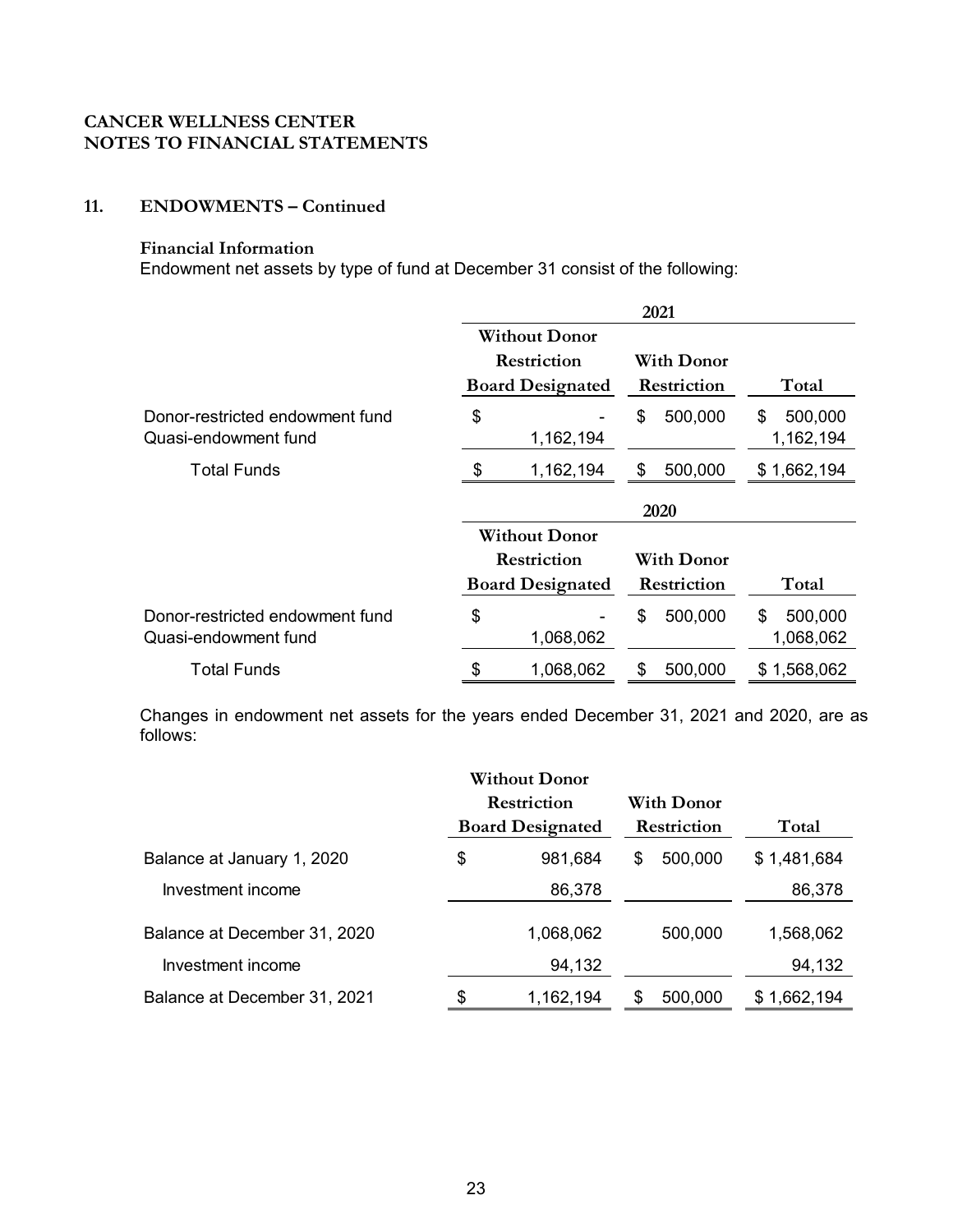## **12. BENEFICIAL INTEREST IN CHARITABLE REMAINDER TRUST**

The Center is a beneficiary of a split-interest gift from the estate of a charitable donor. Upon the death of the remaining family beneficiary, the trust will be distributed in equal shares to the four residual beneficiaries.

The trust account's fair value was \$4,475,464 and \$3,989,472 at December 31, 2021 and 2020, respectively. The Center's 25% share at December 31, 2021 and 2020, was \$1,118,866 and \$997,368, respectively. Based upon the projected investment remaining constant and a discount rate of 4.5%, the net present value of the Center's prospective share of this gift was \$631,345 and \$538,552 as of December 31, 2021 and 2020, respectively. This amount is included in the statement of financial position in beneficial interest in charitable remainder trust at December 31, 2021 and 2020.

## **13. DONATED SERVICES**

The value of contributed professional services is included in the financial statements as contribution revenue and wellness program expenses. The amounts for the years ended December 31, 2021 and 2020, were \$7,960 and \$12,405, respectively.

In addition to the contributed professional services in the preceding paragraph, a significant amount of volunteer services is contributed to the Center to support its program and supporting services. These volunteer activities include participating on the Board of Directors and numerous other committees. The value of these services has not been included in the financial statements because the criteria for recognition have not been satisfied.

## **14. EMPLOYEE BENEFIT PLAN**

The Center maintains a 401(k) employee benefit plan. The Center made a safe harbor election which requires a 100% match on the first 3% of employees' deferred compensation and 50% of deferred compensation between 3% and 5%. Contributions to the 401(k) plan were \$21,156 and \$20,614 for 2021 and 2020, respectively.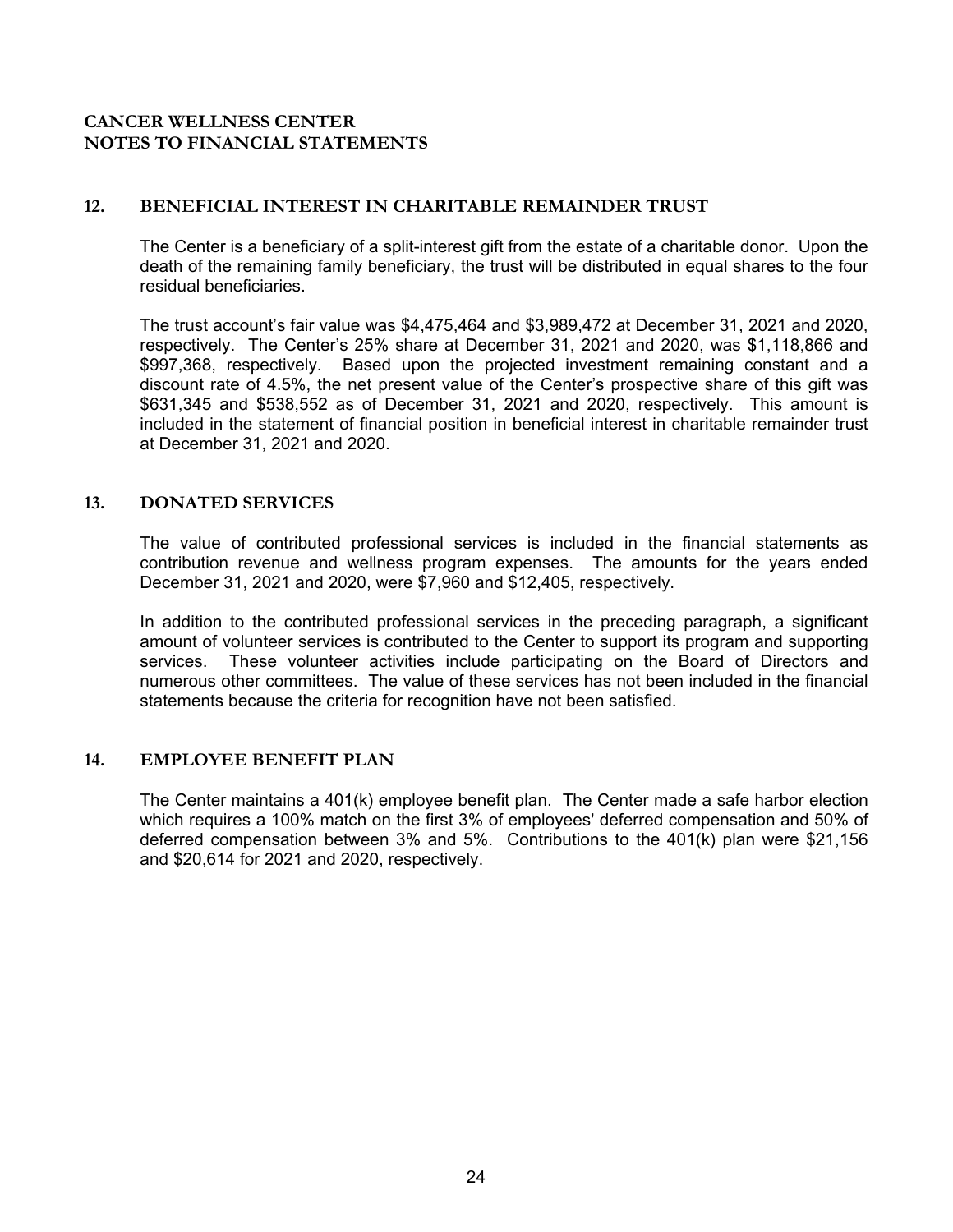#### **15. RELATED PARTIES**

The Center engaged a firm affiliated with a board member to provide accounting and 401(k) services. Total professional fees incurred for these services in 2021 and 2020 were \$34,471 and \$40,390, respectively.

The Center received contributions from management and board members for the years ended December 31, 2021 and 2020 in the amounts of \$182,855 and \$121,715, respectively.

#### **16. CONDITIONAL GRANT**

A challenge grant was received during 2020 for \$60,000 in support of general operations. The grant provides for a match of qualifying contributions of up to \$30,000 during each year of the grant period February 2020 to February 2022. The Center met the conditions to recognize revenues in the amount of \$30,000 during both years ended December 31, 2021 and 2020.

Additionally, during 2018, a challenge grant was received for \$75,000 to fund a labyrinth garden. Since inception of the grant period, the Center has met the matching grant conditions to recognize revenue totaling \$29,190. The grant period concluded June 30, 2020 but the terms of the agreement were extended through October 2022 and the purpose was expanded to include funding for a healing garden. The Center may record the remaining \$45,810 during the grant period if conditions are met.

## **17. DONOR CONCENTRATIONS**

During the year ended December 31, 2021, the Center received approximately 13% of total contributions and special events revenue from the Employee Retention Credit (ERC) offered through the CARES and Taxpayer Certainty and Disaster Tax Relief Acts. Of the \$279,861 the Center recorded as contributions for ERC funding, \$161,659 is included in pledges and contributions receivable at December 31, 2021. See Note 8 for PPP funding recorded during the years ended December 31, 2021 and 2020.

## **18. IMPACT OF COVID-19**

As a result of the spread of the COVID-19 coronavirus, economic uncertainties have arisen which are likely to negatively impact its operating results. The extent of the impact of COVID-19 on operational and financial performance will depend on certain developments, including the duration and spread of the outbreak, impact on clients, donors, employees and vendors all of which are uncertain and cannot be predicted. The Center continues to operate in a hybrid environment, with the Center open for in-person activities. While its operating results continue to be uncertain, the related financial impact cannot be reasonably estimated at this time.